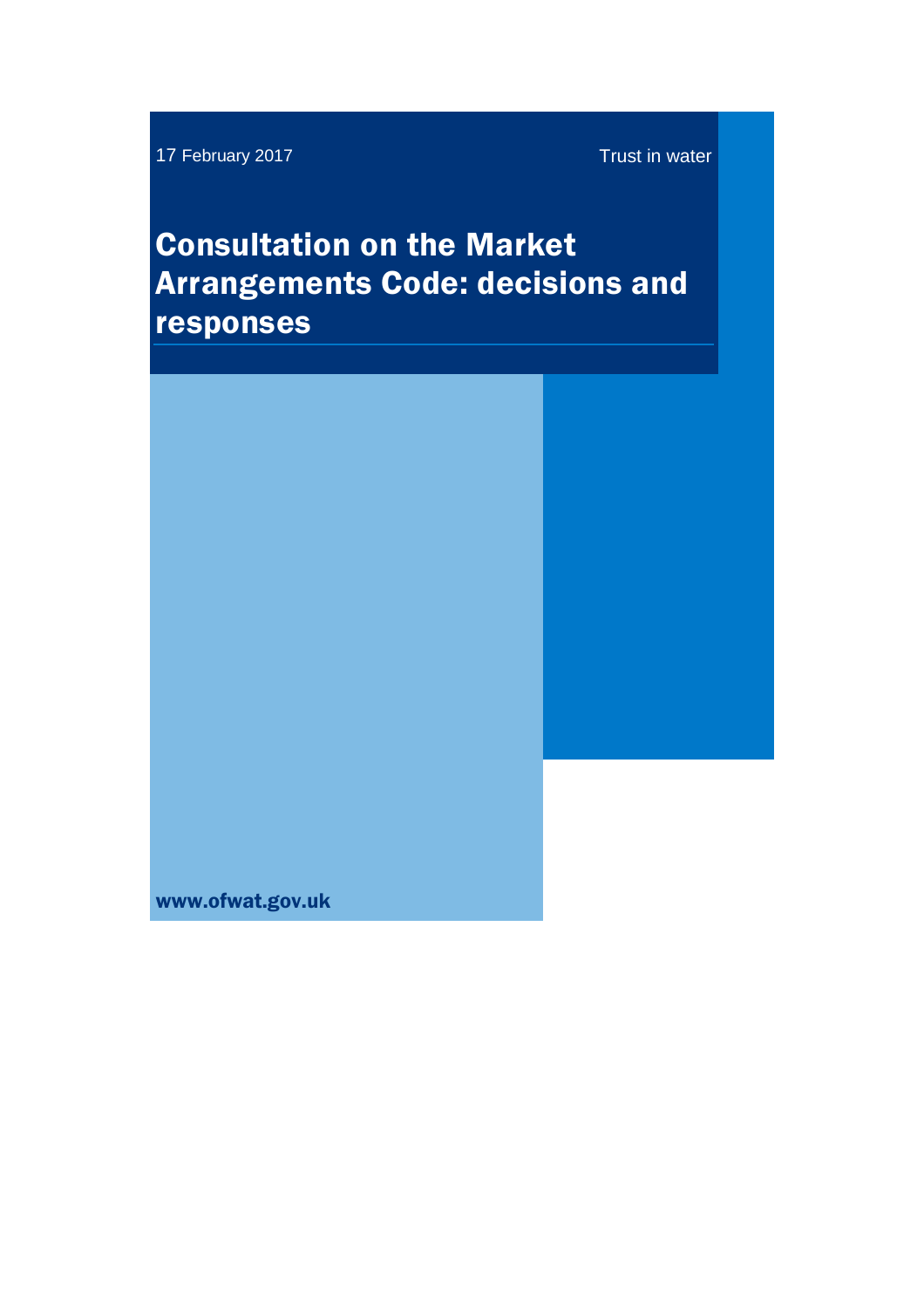### About this document

At the moment only a small number of business, charity and public sector ("business") customers across England and Wales can choose their water retailer and most business customers must use services provided by the monopoly water and/or sewerage companies. The Water Act 2014 (WA14) will allow more eligible business customers to choose their supplier of water and wastewater retail services from April 2017.

This means that for business customers who are supplied using the water supply or sewerage system of an appointed company whose area is wholly or mainly in England, the market will be extended to include all eligible business customers, regardless of their usage. However, for those who are supplied using the water supply or sewerage system of an appointed company whose area is wholly or mainly in Wales, the market will not be extended, reflecting the different policy position of the Welsh Government. This means that eligible business customers which meet the 50ML threshold will continue to be able to choose their water supplier but there will be no competition for the provision of sewerage services.

A new legal and regulatory framework is being put in place to facilitate the new business retail market, and provide the necessary market governance. This framework includes a number of codes which together set out the rules for the new market. It is intended that these rules will apply in England and Wales.

The Market Arrangements Code ("MAC") is a key element of the regulatory framework for the new business retail market as it sets out the functions of the "Market Operator" and the "Panel" together with the modifications processes for the Wholesale-Retail Code (WRC) and the MAC.

We consulted on the proposed final version of the MAC between **9 November 2016 and the 16 December 2016.** This document provides a summary of the responses to that consultation and outlines our decisions, including some further minor changes which Ofwat plans to make to the MAC prior to formal designation.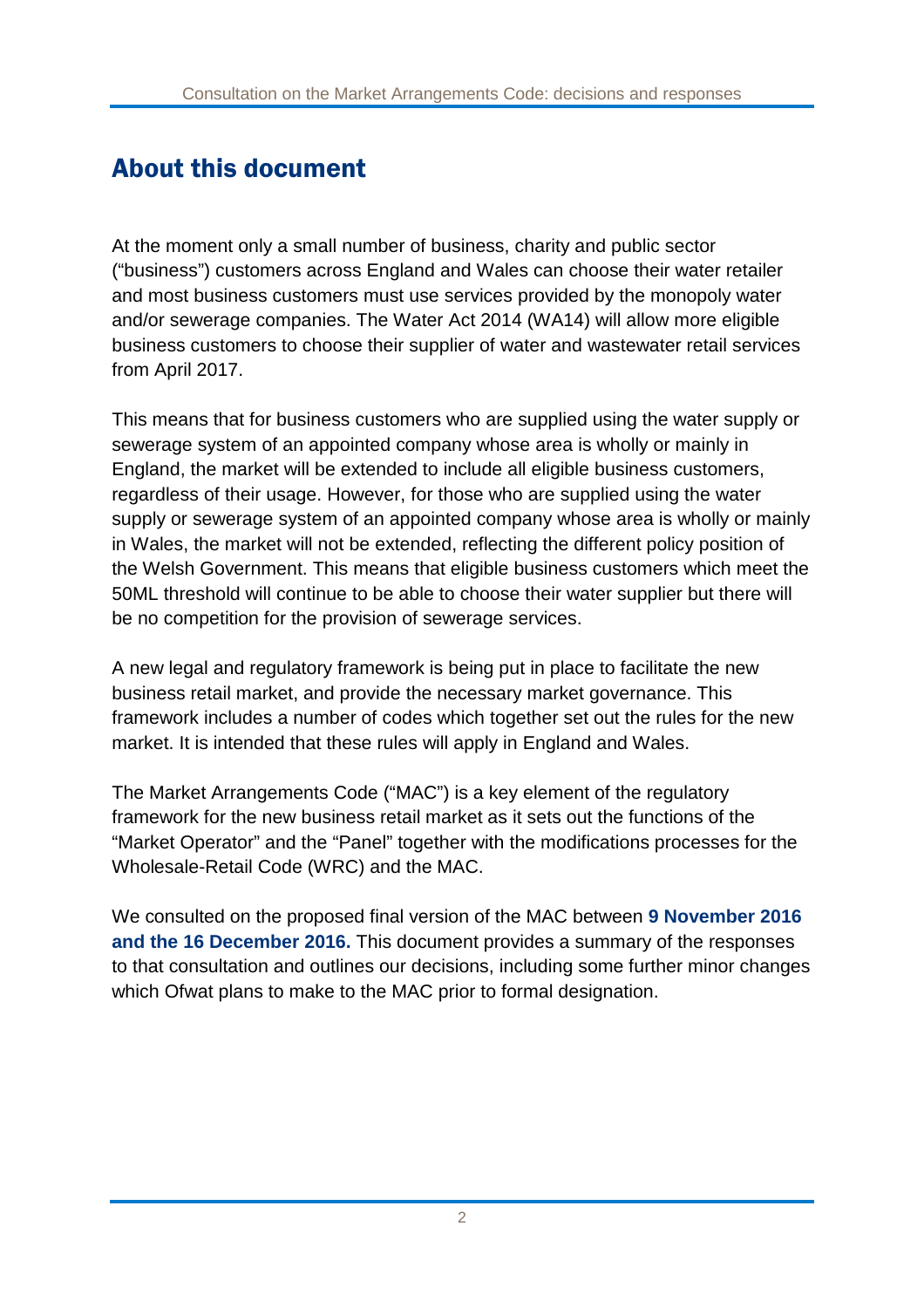### **Contents**

| 3 <sub>1</sub> |                                                                                   |  |
|----------------|-----------------------------------------------------------------------------------|--|
|                |                                                                                   |  |
| 5.             | Issues and drafting amendments identified as a result of Ofwat's quality check of |  |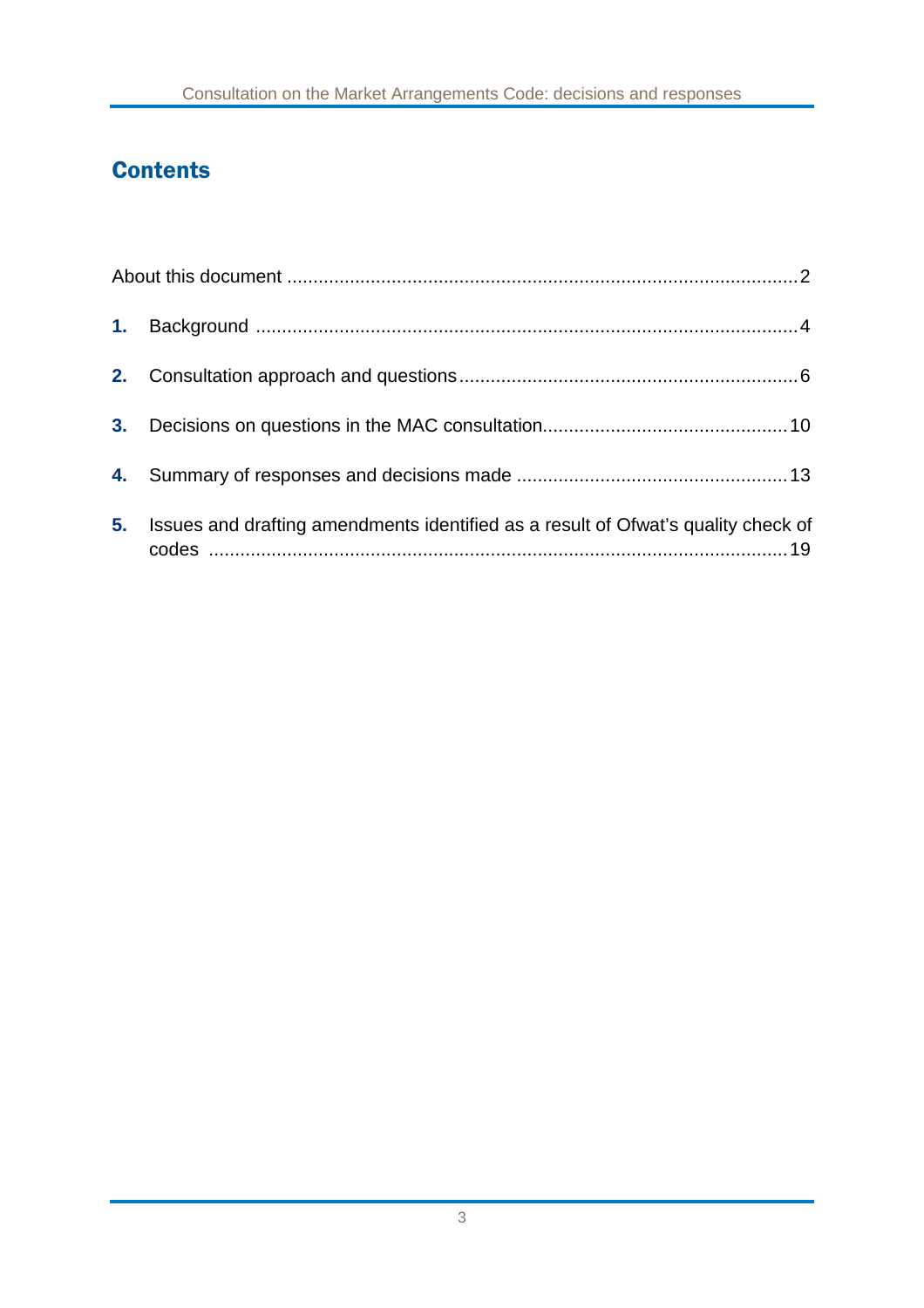## 1. Background

The MAC is a non-statutory code which is established by conditions in Water Supply and Sewerage Licences ("WSSLs" and Instruments of Appointment ("IoAs") (known as the MAC Condition in both WSSLs and IoAs). The MAC Condition is to be effective from market opening. The MAC applies to all Licensees and Appointees in England and Wales as a consequence of the MAC Condition. The MAC Condition places obligations on Licensees and Appointees to ensure that the MAC is established and maintained; and sets out the minimum requirements for what should be covered by the MAC. This includes the setting up of a Panel to help oversee the WRC and the MAC including any changes to these codes, the role and function of the Market Operator (MO) and the systems and processes to support the Panel and the MO.

Integrated Appointees (i.e. those who have not exited from the non-household retail market and therefore continue to provide wholesale and retail services) are subject to the provisions of the Stapling Condition (Condition R4 of the IoA). This condition requires them to put in place written arrangements between their wholesale and nonhousehold retail businesses. These arrangements are required so that these Appointees are subject to the provisions of the WRC. However in order that the WRC can be applied proportionately to an integrated Appointee provisions in Schedule 8 to the MAC provide for interpretation of and derogation from obligations in the WRC. . If an integrated Appointee wishes to seek further derogations from the application of the WRC to its particular circumstances, application can be made to Ofwat in accordance with the Stapling Condition Derogation Process set out in the Derogations Guidance which has been revised to include these changes and was [consulted](http://www.ofwat.gov.uk/consultation/derogations-guidance-summary-responses-consultation-certain-aspects-following-mac-wrc-changes/) on to allow market participants to raise any final concerns before the codes are finalised.

The consultation on the draft MAC sought views on any further changes that are required ahead of market opening; the opportunity to note changes that could be considered post market opening; and on some specific changes around the modification process proposed by Ofwat. A summary of the consultation is set out in Section 2 of this document. The key decisions we have made as a result of the consultation are set out in Section 3 of this document and a summary of the responses received and our decision in relation to each comment is set out in Section 4.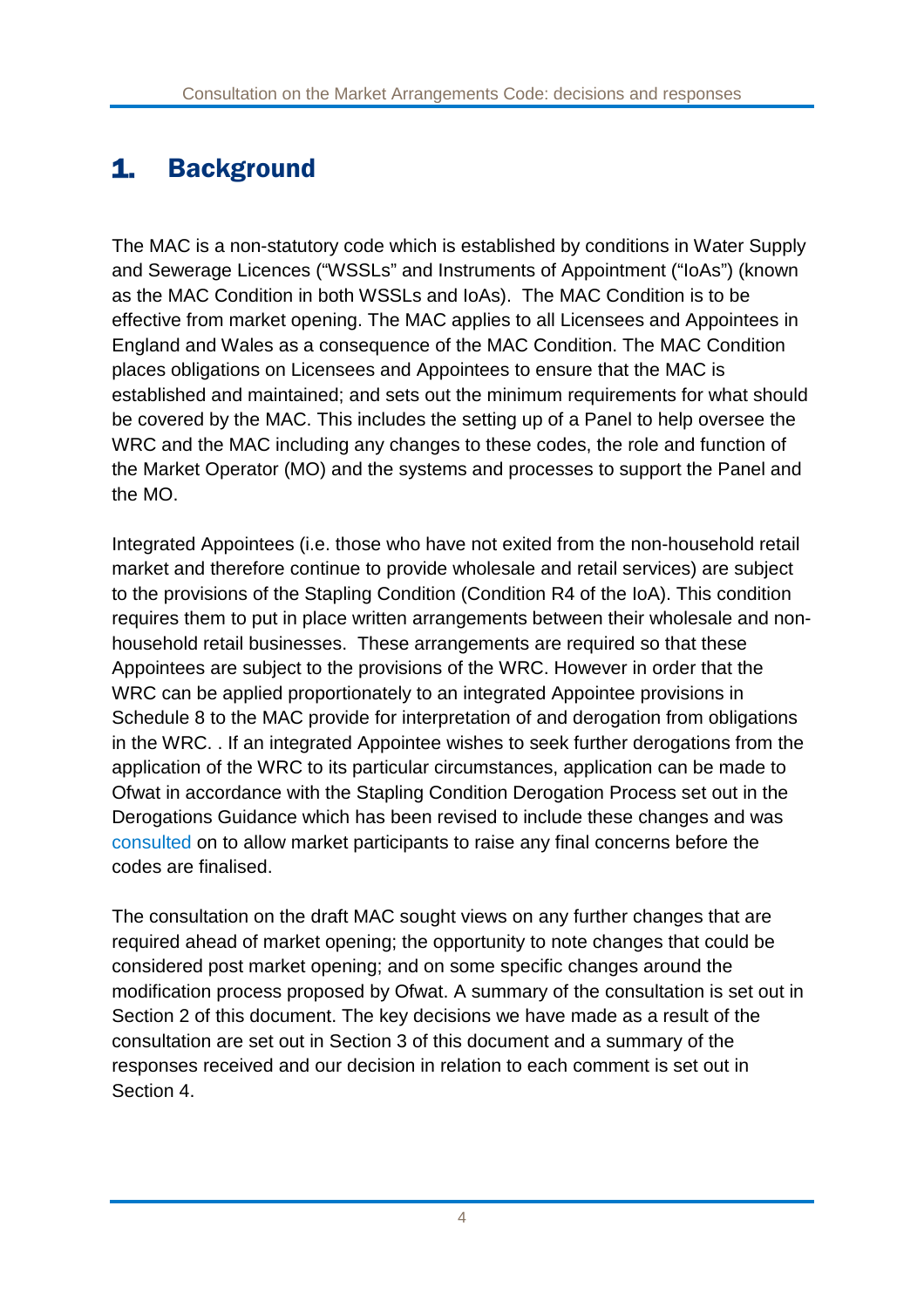In parallel with the consultation, Ofwat undertook its own quality review of the MAC to ensure the MAC was ready for market opening. This has uncovered some minor matters which we consider it is appropriate to amend in the final version of the MAC. Given the minor nature of these changes and/or the consultation and engagement which has taken place on those matters to date, we do not consider it necessary to undertake further consultation. The changes and the reasons for them are set out in Section 5.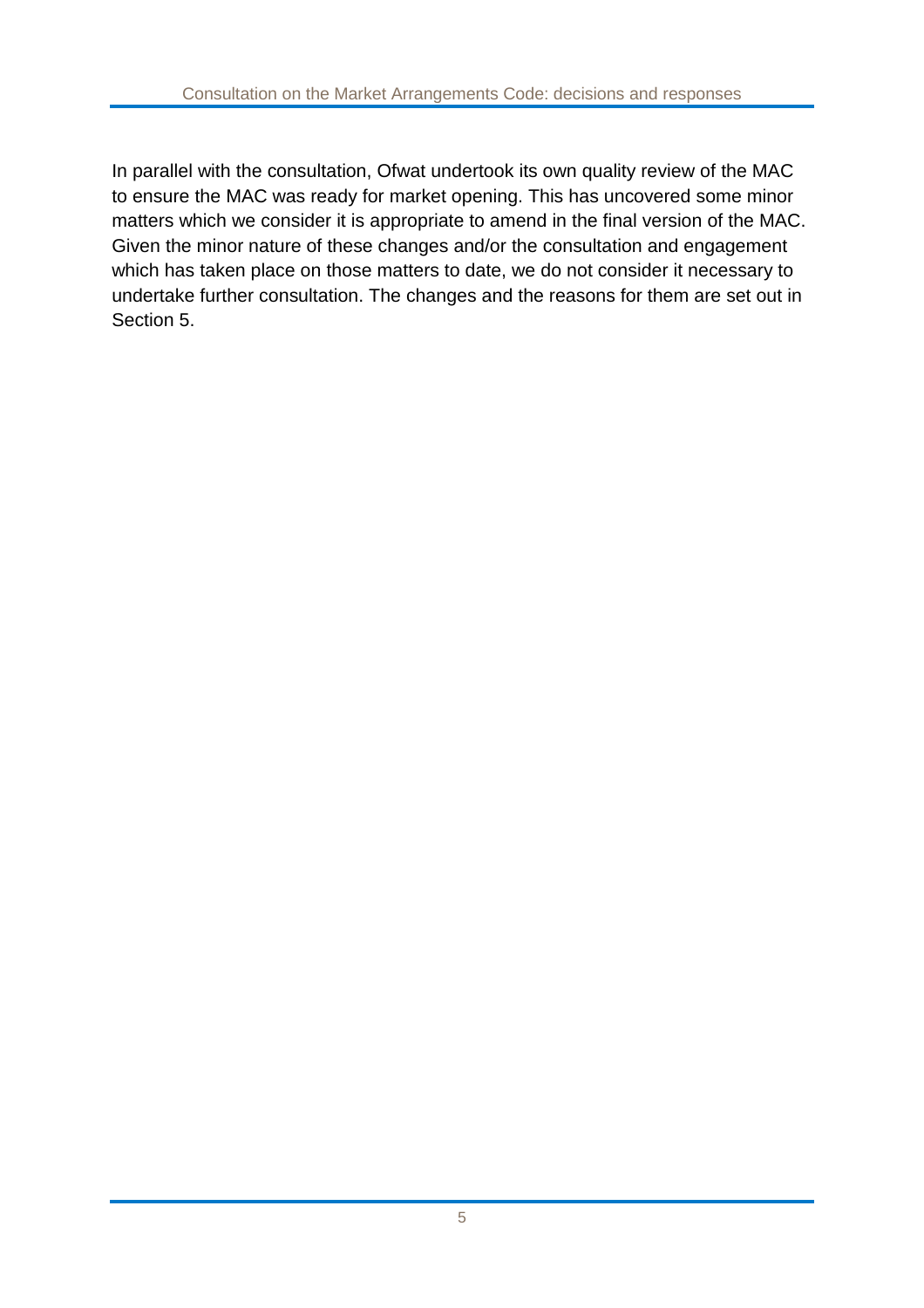### 2. Consultation approach and questions

#### Market Arrangements Code consultation approach

The MAC consultation ran between **9 November 2016 and the 16 December 2016 we received 14 responses**.

#### Consultation questions

We consulted on our approach to the MAC. Given the open governance arrangements which had been operating in relation to the MAC we sought broad feedback on the MAC as a whole as follows:

We would be grateful for comments on the MAC drafting set out in the Consultation. In addition, we would welcome any suggested improvements to the MAC for the purposes of Market Opening as well as issues such as the document hierarchy or Stapling Condition.

To aid our consideration of your comments or suggested drafting it would be helpful if you could ensure that you make a full reference to the MAC provision you are making a comment about or to which you are suggesting a change.

In addition you should explain the rationale for the comment or suggested change together with your view on whether the change is needed prior to Market Opening and why. You should also explain why this change has not be raised earlier to the ICP or indeed whether this change has already been considered by the ICP.

As well as the broad question asked above, as part of the consultation we also asked for views on some specific changes we proposed to make to the MAC in two areas: code change processes and the market architecture hierarchy which sets out the precedence of documents in the legal framework in the event of conflict between obligations in these documents.

#### No responses to the consultation highlighted any issues that would prevent the market from opening on time and the majority of respondents were supportive of the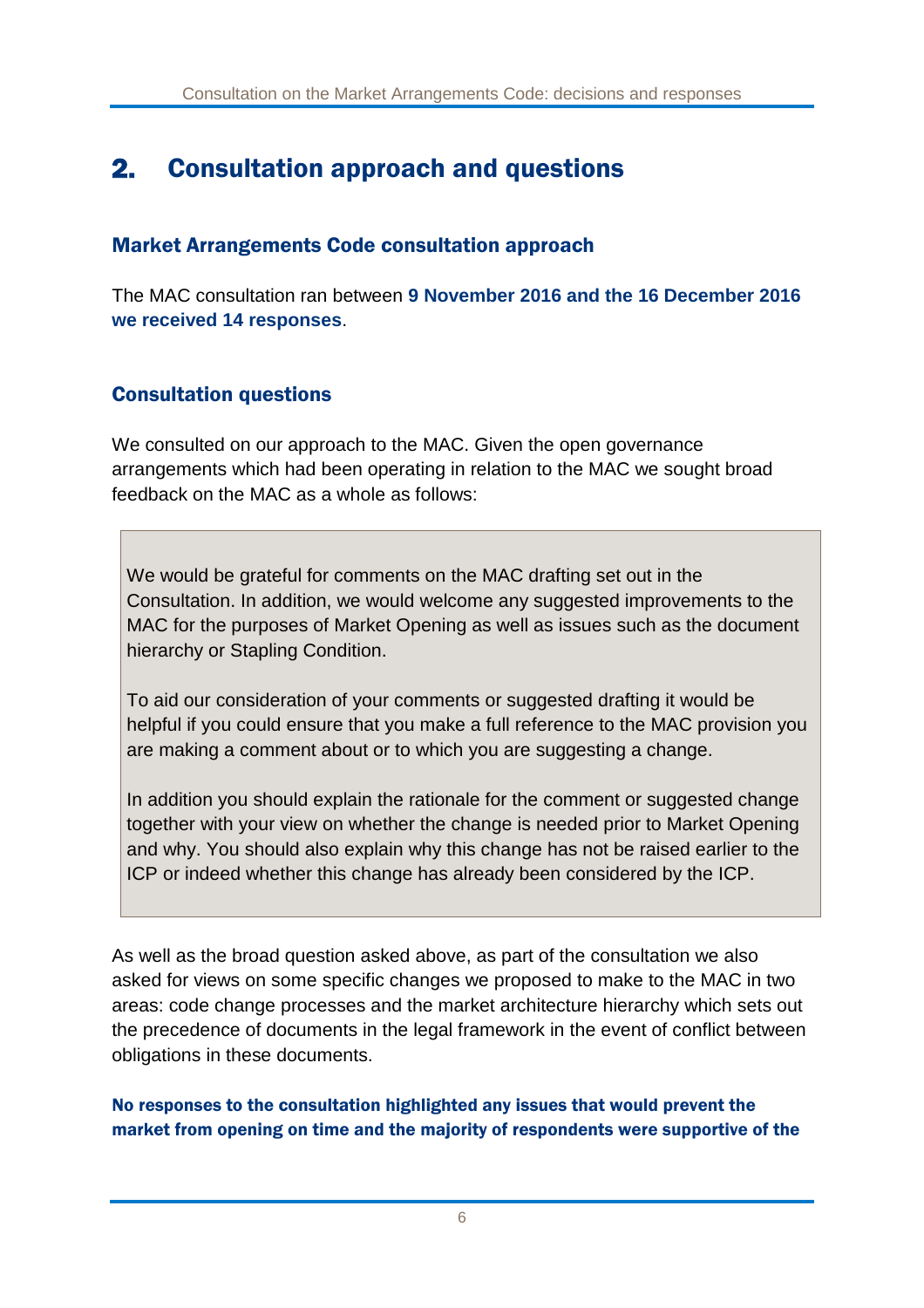open governance approach through the Interim Code Panel) and the interaction and involvement they had in the development of the codes (WRC and MAC) to date.

#### Code Change Processes

As regards the specific proposals we made regarding the code change processes set out in the MAC, we set out in the consultation document that we considered that these changes were required to make sure that the code change process is robust and effective; and to comply with the provisions of the MAC Condition.

Specifically, we proposed to amend the draft MAC to address the following four issues:

- $\Box$  Ofwat being able to set a timetable and/or process for the Panel's considerations in certain circumstances;
- $\Box$  Requiring the Panel to provide a recommendation to Ofwat, to avoid the code change process stalling before Ofwat makes a decision;
- $\Box$  Adding provisions to allow the Panel to review and revise its Final Report, if necessary to correct any deficiencies in the report or to address any queries from Ofwat; and
- $\Box$  Adding provisions requiring the implementation of any changes to the MAC.

The consultation document outlined our proposed changes and set out how these had also been discussed with the Interim Codes Panel (ICP) and their comments had been considered and incorporated.

Overall, stakeholders were in agreement with the changes we proposed as part of our consultation on the MAC. There were two responses that related specifically to our proposal regarding Ofwat setting a timetable and/or process for a code change and how the impact of changes on systems etc would be considered. One of those stakeholders requested further detail on the enduring panel and the process through which change requests will go, and the other asked for further clarification on the voting process. We have provided further clarity on these comments as part of section 4 of this document.

As a result of this broad support from stakeholders, we have decided to make the proposed changes in the final version of the MAC. A summary of these proposed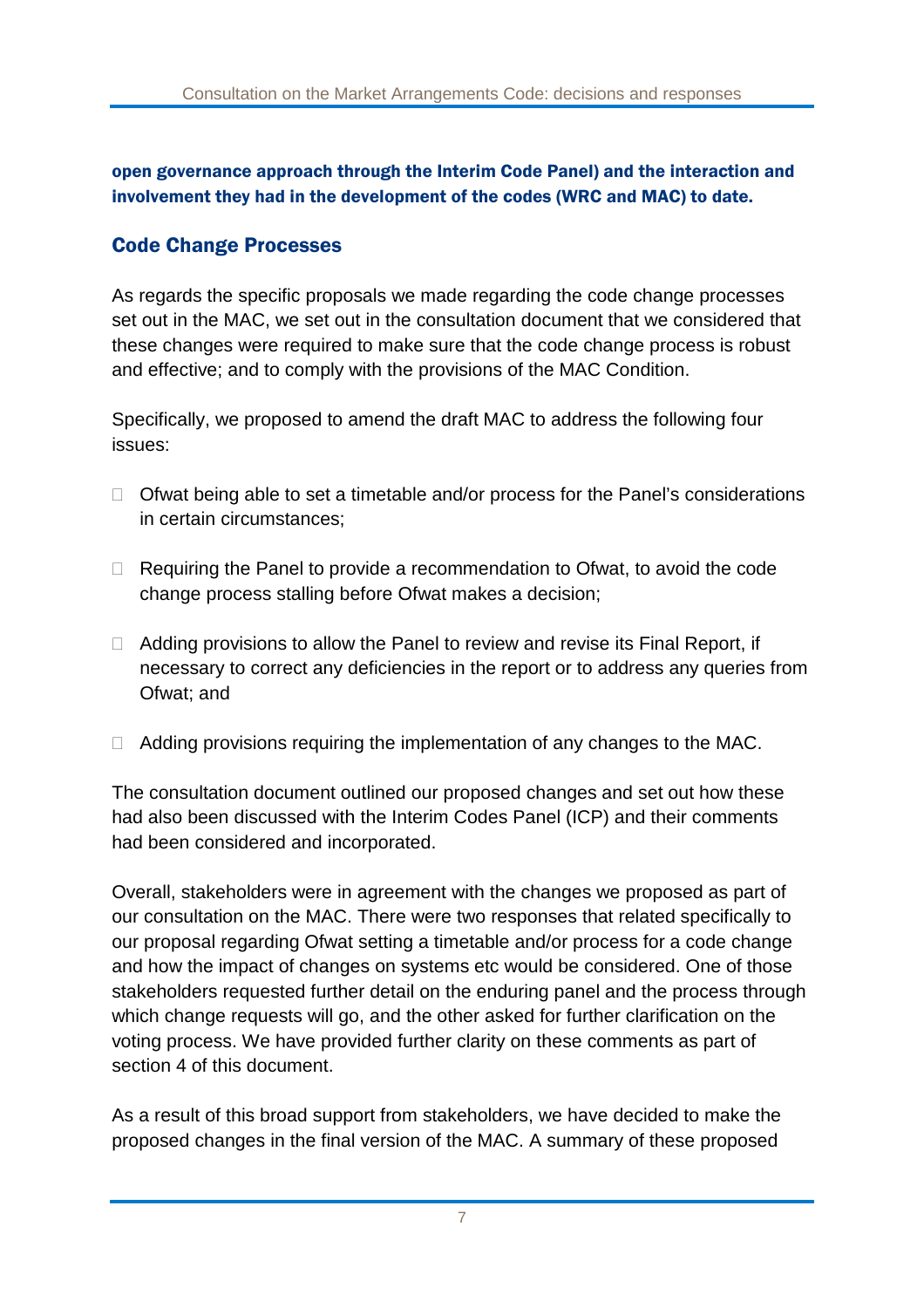changes can be found below along with the specific section references in the MAC where the changes will be made:

| <b>Policy proposal</b>                                                                                                                                                        | <b>WRC change process</b><br>(section 6)                                                     | <b>MAC change process</b><br>(section 7) |
|-------------------------------------------------------------------------------------------------------------------------------------------------------------------------------|----------------------------------------------------------------------------------------------|------------------------------------------|
| - Ofwat setting timetable<br>for certain change<br>proposals                                                                                                                  | 6.3.1<br>6.3.3                                                                               | 7.2.1<br>7.2.3                           |
| <b>Applicable Law change</b><br>proposals (ie those<br>required to implement law)<br>must be accepted by the<br><b>Panel and cannot be</b><br>withdrawn without<br>permission | $6.2.1$ (e)<br>6.3.1(b)                                                                      | 7.1.2€<br>$7.2.1$ (b)                    |
| <b>Change proposals to</b><br>justify urgency                                                                                                                                 | 6.2.1(d)                                                                                     | $7.1.2$ (d)                              |
| <b>Panel recommendation</b><br>required in all cases                                                                                                                          | 6.3.5                                                                                        | 7.2.5                                    |
| <b>Ability to revise and</b><br>resubmit Report                                                                                                                               | 6.3.8                                                                                        | 7.2.7                                    |
| <b>Implementing changes</b>                                                                                                                                                   | N/A previous drafting already<br>referred to Market Terms and<br>CSD 0501 for implementation | 7.2.9                                    |

#### Market Architecture Hierarchy

In our consultation, we also outlined a legal hierarchy for consideration and 11 respondents agreed that the hierarchy in the consultation provided clarity as to which documents took precedence in the event of conflict.

As a result of this broad support of stakeholders, we have decided to include the hierarchy in the final version of the MAC. The order of precedence shall be: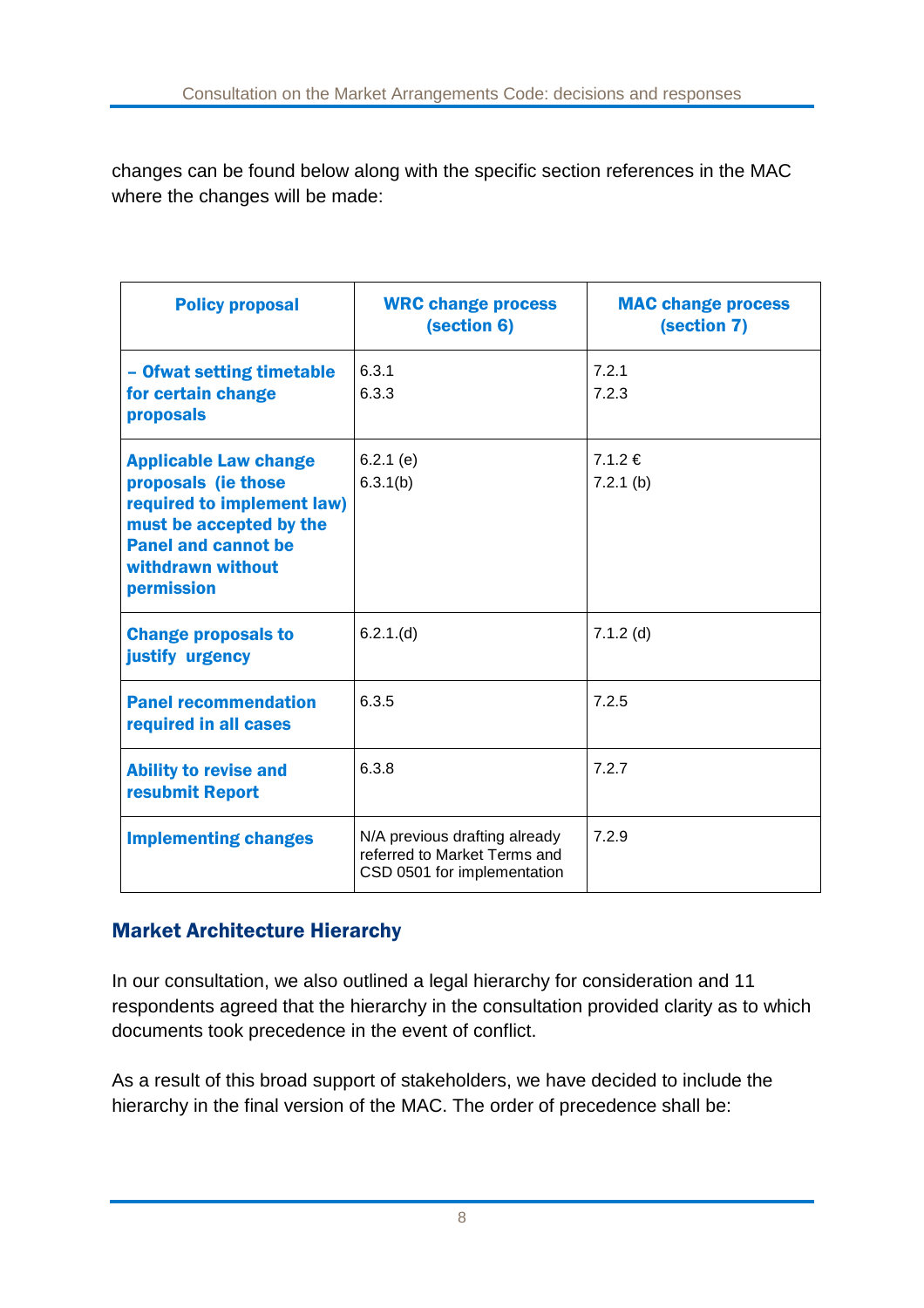(i) any Law other than any Appointment, any Licence, the Market Arrangements Code, the Wholesale Retail Code, the Interim Supply Code, the Retail Exit Code and the Customer Protection Code of Practice;

- (ii) any Appointment or Licence;
- (iii) the Market Arrangements Code:
- (iv) the Wholesale-Retail Code;
- (v) the Interim Supply Code and the Retail Exit Code; and
- (vi) the Customer Protection Code of Practice.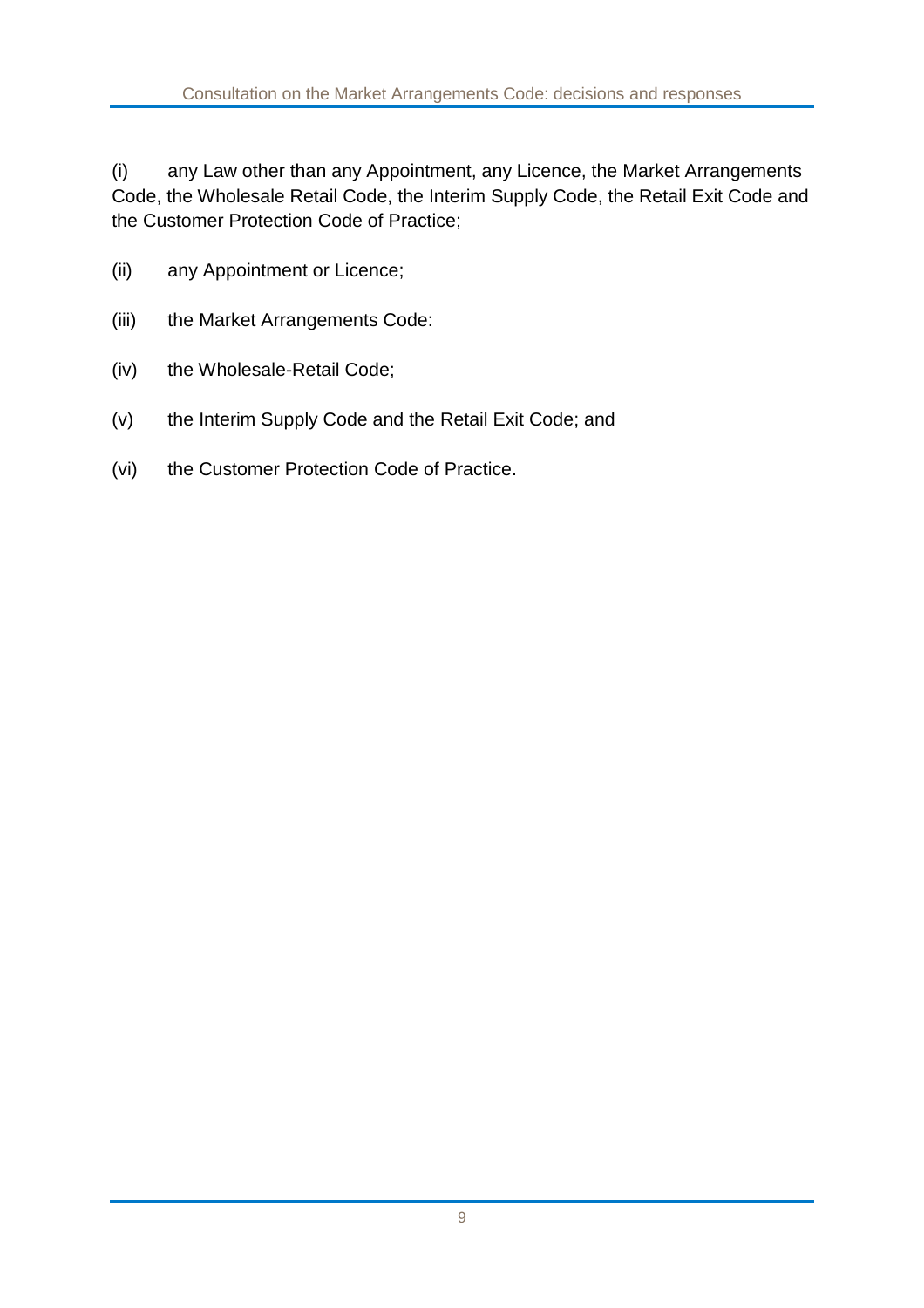### 1. Decisions on questions in the MAC consultation

This section summarises the points raised directly to the consultation questions and any other significant concerns that were received. A more detailed list of comments and the Ofwat response can be found in section 4 of this document.

#### 1.1. Suggested improvements to the MAC for the purposes of Market Opening

As part of the consultation we asked for comments from stakeholders on improvements that could be made to the MAC which would facilitate the efficient operation of the market and which would be required for market opening.

Details of these comments are contained in Section 4 but, in general, these comments concerned improvements which participants thought could be made to some governance processes, in particular the market operator's governance and funding.

We note that market participants have already been going through processes with a view to there being a Market Operator ("MO") and a Panel in place for market opening. We recognise that experience of these initial processes will have enabled market participants to identify areas which could be improved in the future.

Our quality review of the MAC also highlighted that it may be appropriate to distinguish the process relating to the first MO and the Panel from the arrangements for future appointments.

For example, some of the drafting in the MAC relating to the MO and the Panel presumed that these arrangements would occur after the MAC came into effect. As set out in our [transition](http://www.ofwat.gov.uk/publication/statutory-transition-scheme-for-retail-market-opening-response-document/) note transition note and panel election [information](http://www.ofwat.gov.uk/consultation/retail-market-opening-transition-arrangements-elections-to-the-enduring-panel/) note

Ofwat and market participants have been progressing these matters so that arrangements are in place in time for the MAC coming into effect.

Given comments from stakeholders and our own quality review, we consider that it would be appropriate for the MAC drafting to distinguish the first arrangements from future arrangements and for the processes relating to the first arrangements to be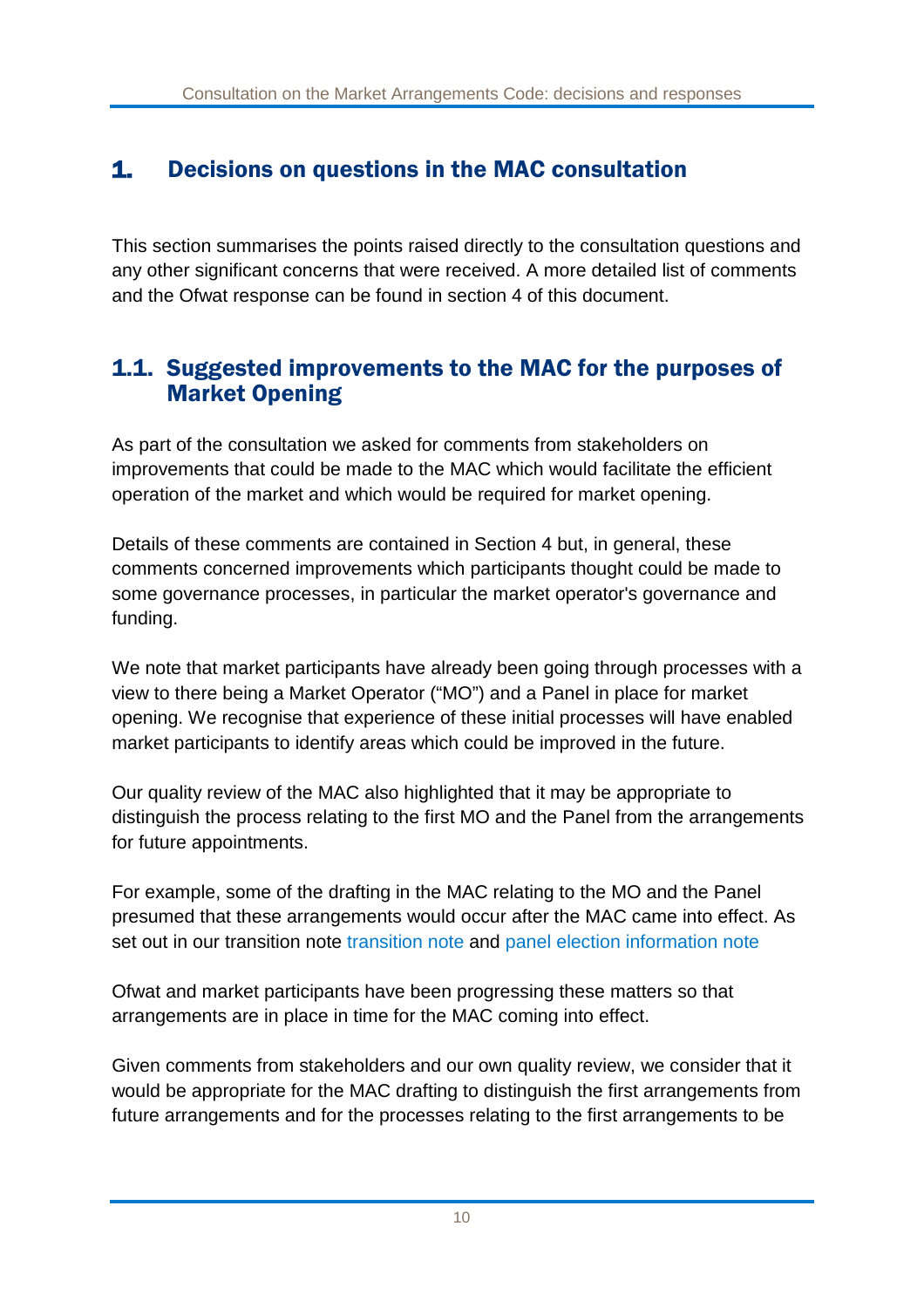aligned with the processes which have been and are currently being followed by Ofwat and market participants.

These arrangements could persist for a period after market opening and would give time for market participants to consider improvements to the future arrangements and progress proposals either through the code change process or through their membership of the MO and its own governance arrangements.

Our proposals in relation to the initial market arrangements are described further in section 5 below. We do not consider it appropriate to make changes to the future governance arrangements in advance of market opening without such changes following a fuller consultation process. We are satisfied with the current provisions of the MAC and note they have been widely consulted upon through the Open Water Programme. However, we support market participants in seeking to learn lessons from the early processes undertaken and welcome any improvements which market participants may bring forward following market opening.

### 1.2. Comments on the document hierarchy

As part of the consultation we asked stakeholders to provide comment on the proposed hierarchy. Of the responses that mentioned the hierarchy all were supportive and there was general agreement that it provided clarity.

One stakeholder did, however, highlight that if the structure were to change from that proposed in the consultation the hierarchy may need to be revisited and amended to ensure that it was accurate and correct.

Given the above, we will continue with the approach we outlined.

#### 1.3. Comments on the Schedule 8 to the MAC and how it relates to the Stapling Condition

We received no comments from stakeholders on the interaction between the Stapling Condition and Schedule 8 to the MAC and whether Schedule 8 should contain general derogations from the WRC as it applies to the written arrangements between the wholesale and retail business of integrated Appointees. As part of our own review and finalisation of our derogations processes we did identify that further clarity could be provided within Schedule 8 of the MAC with regards to the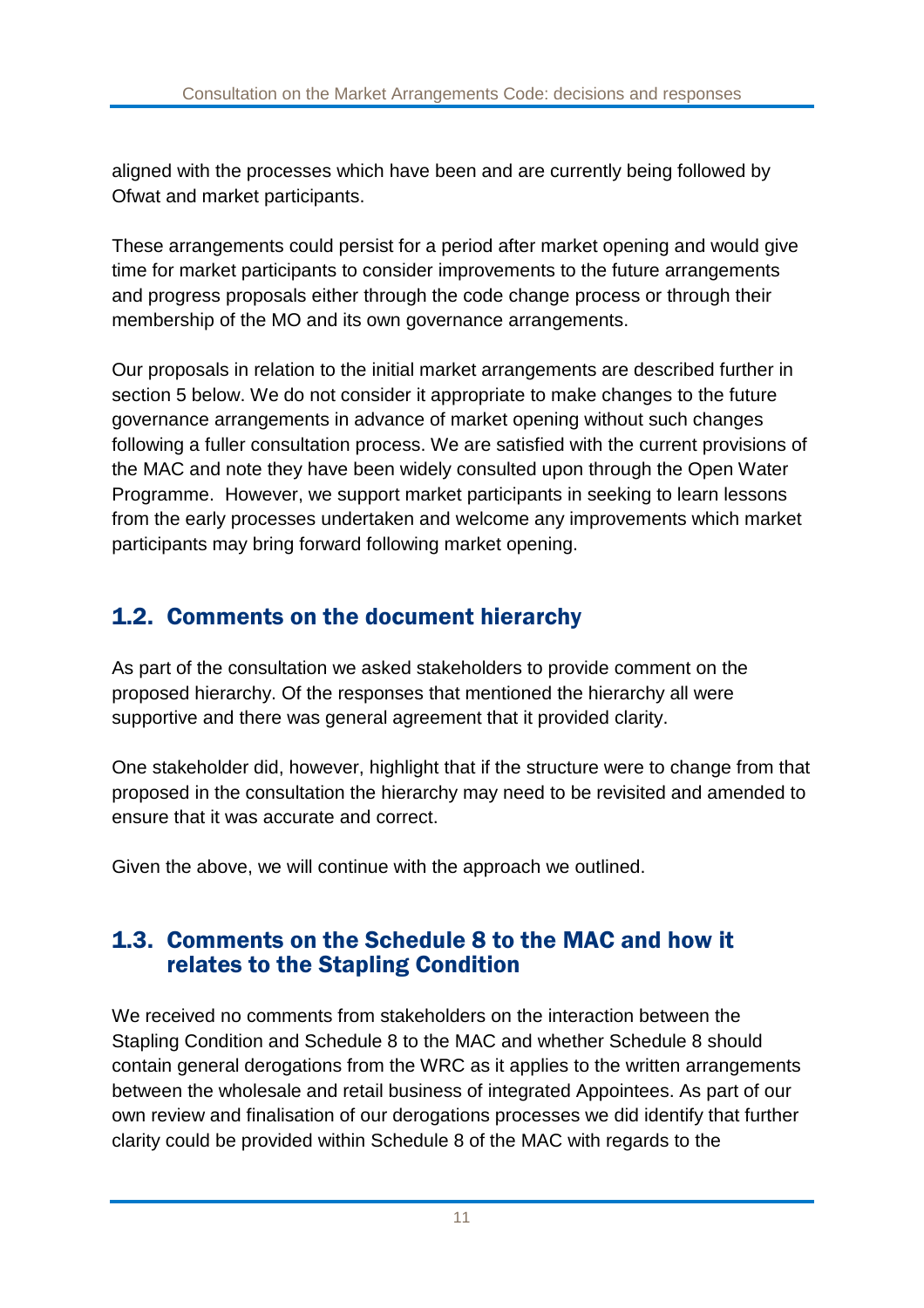implementation of derogations from the Stapling Condition, including those which may be granted under our Stapling Condition Derogations Process.

As a result of the Derogations Consultation, Schedule 8 has been divided into three Parts. Part 1 is Interpretation, Part 2 General Derogations and Part 3 Specific Derogations. The original text from Schedule 8 has been reviewed and applied to either Part 1 or Part 2 of the restructured Schedule 8. Section 5 includes a summary of our approach to the drafting for Schedule 8 of the MAC as a consequence of the Derogations Consultation.

#### Outcome from consultation

Following feedback from stakeholders and consideration of the points raised, we have issued a change marked and clean final versions of the MAC alongside this document. We propose to designate this version as the Market Arrangements Code for the purposes of the MAC Condition. As previously indicated, the MAC Condition will take effect at market opening.

As set out in the MAC Condition, the MAC is structured so as to require market participants to bring it into effect and be bound by it, by signing a MAC Framework Agreement.

We anticipate the MAC Framework Agreement being signed on 8 March 2017, and details will be communicated to market participants soonest.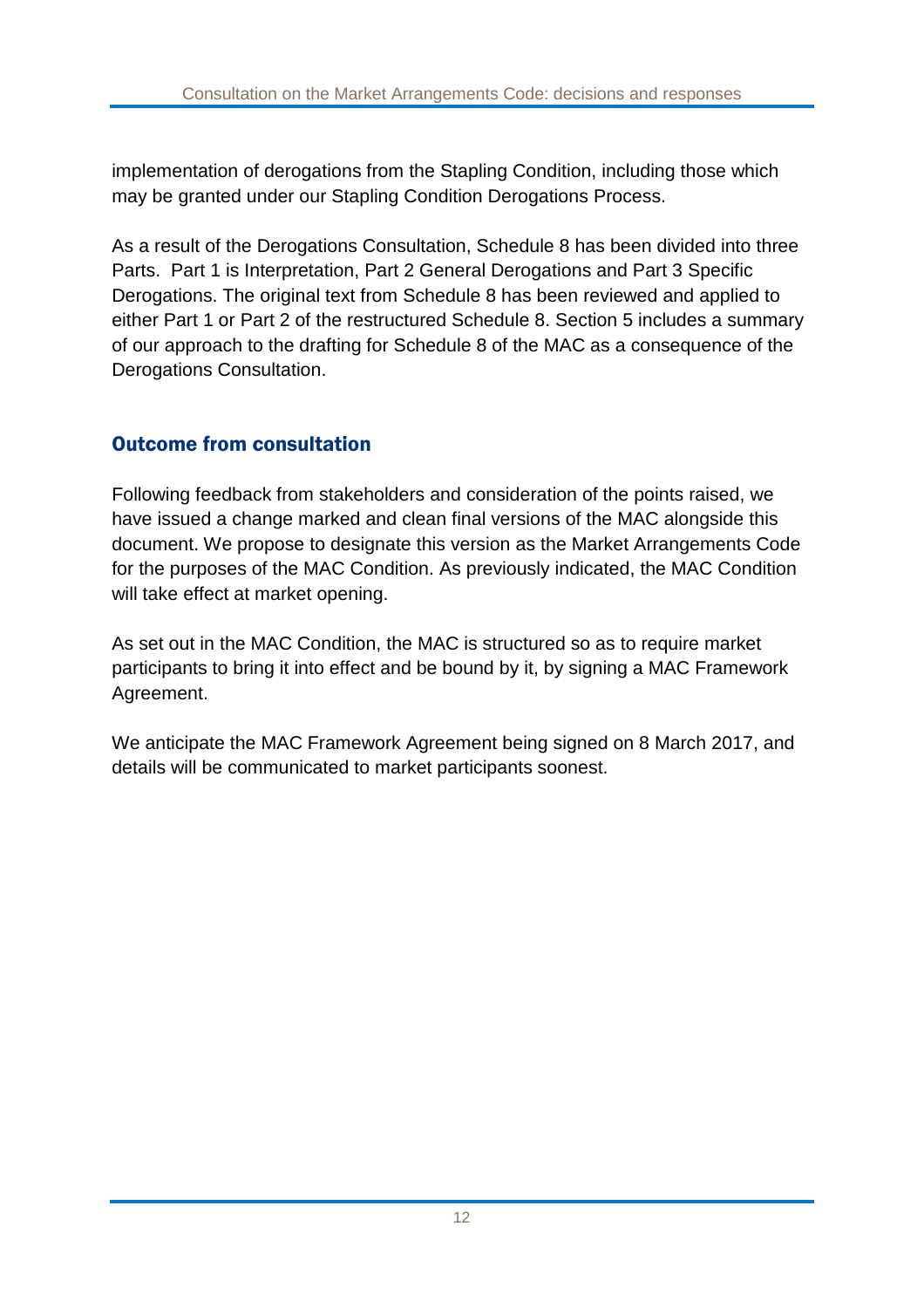## **4.** Summary of responses and decisions made

| <b>Summary</b>                                                                                                                                                                                                      | <b>Our response</b>                                                                                                                                                                                                                                                                                                                                                                                                                                                                                                                                                            |
|---------------------------------------------------------------------------------------------------------------------------------------------------------------------------------------------------------------------|--------------------------------------------------------------------------------------------------------------------------------------------------------------------------------------------------------------------------------------------------------------------------------------------------------------------------------------------------------------------------------------------------------------------------------------------------------------------------------------------------------------------------------------------------------------------------------|
| There were 10 comments where participants highlighted that, with the open<br>governance process, they had been actively involved in the development of<br>the codes and so felt they were ready for market opening. | We agree that the open governance of the codes has aided their<br>development and the companies understanding of their role in the<br>market. The enduring process will continue with open governance<br>arrangements but using the MAC processes more fully than was<br>adopted by the Interim Codes Panel.                                                                                                                                                                                                                                                                   |
| There were 11 comments made by participants where they agreed with our                                                                                                                                              | Given positive comments we intend to make the changes we                                                                                                                                                                                                                                                                                                                                                                                                                                                                                                                       |
| proposed amendments to the MAC and the inclusion of a hierarchy.                                                                                                                                                    | outlined as part of the MAC consultation.                                                                                                                                                                                                                                                                                                                                                                                                                                                                                                                                      |
| One stakeholder highlighted that the document Hierarchy assumes that the                                                                                                                                            | We agree that the proposed hierarchy was consistent with the                                                                                                                                                                                                                                                                                                                                                                                                                                                                                                                   |
| Wholesale Retail Code (WRC) consultation proposals are ratified in terms of                                                                                                                                         | proposals we were making regarding the structure of the WRC.                                                                                                                                                                                                                                                                                                                                                                                                                                                                                                                   |
| the definitions and structure. Specifically with regards to the Wholesale                                                                                                                                           | Having considered responses to our WRC consultation and as set                                                                                                                                                                                                                                                                                                                                                                                                                                                                                                                 |
| Contract being amalgamated to into the Wholesale Retail Code. They                                                                                                                                                  | out in our WRC consultation response document, we have decided                                                                                                                                                                                                                                                                                                                                                                                                                                                                                                                 |
| highlighted that if these change were not taken forward the hierarchy would                                                                                                                                         | to take forward the proposals. Therefore there is no need to                                                                                                                                                                                                                                                                                                                                                                                                                                                                                                                   |
| need to be reviewed.                                                                                                                                                                                                | reconsider the hierarchy set out in Schedule 1 to the MAC.                                                                                                                                                                                                                                                                                                                                                                                                                                                                                                                     |
| One stakeholder commented that a concise, customer friendly summary of<br>the market codes that sets out clearly the levels of service they should<br>expect in the market would be useful for customers.           | We are aware that the codes are currently detailed technical<br>documents which is appropriate for the parties bound by them.<br>However we are also alive to the need for customers to engage<br>with the market and how access to information about the structure<br>of the new market arrangements could be helpful. We are aware<br>that some third parties have started to draft 'guides' to the market<br>codes. Ofwat is currently considering how best to engage with<br>customers and provide information and advice, for example by<br>using the Open Water website. |
| One participant asked that processes for providing clarity on points of                                                                                                                                             | There will be an enduring Panel and any disputes/queries that                                                                                                                                                                                                                                                                                                                                                                                                                                                                                                                  |
| contention in the future with the codes should be communicated and made                                                                                                                                             | required a code modification by companies would need to be                                                                                                                                                                                                                                                                                                                                                                                                                                                                                                                     |
| as clear as possible. This was also emphasised by another participant that                                                                                                                                          | submitted via the enduring codes process so impacts could be                                                                                                                                                                                                                                                                                                                                                                                                                                                                                                                   |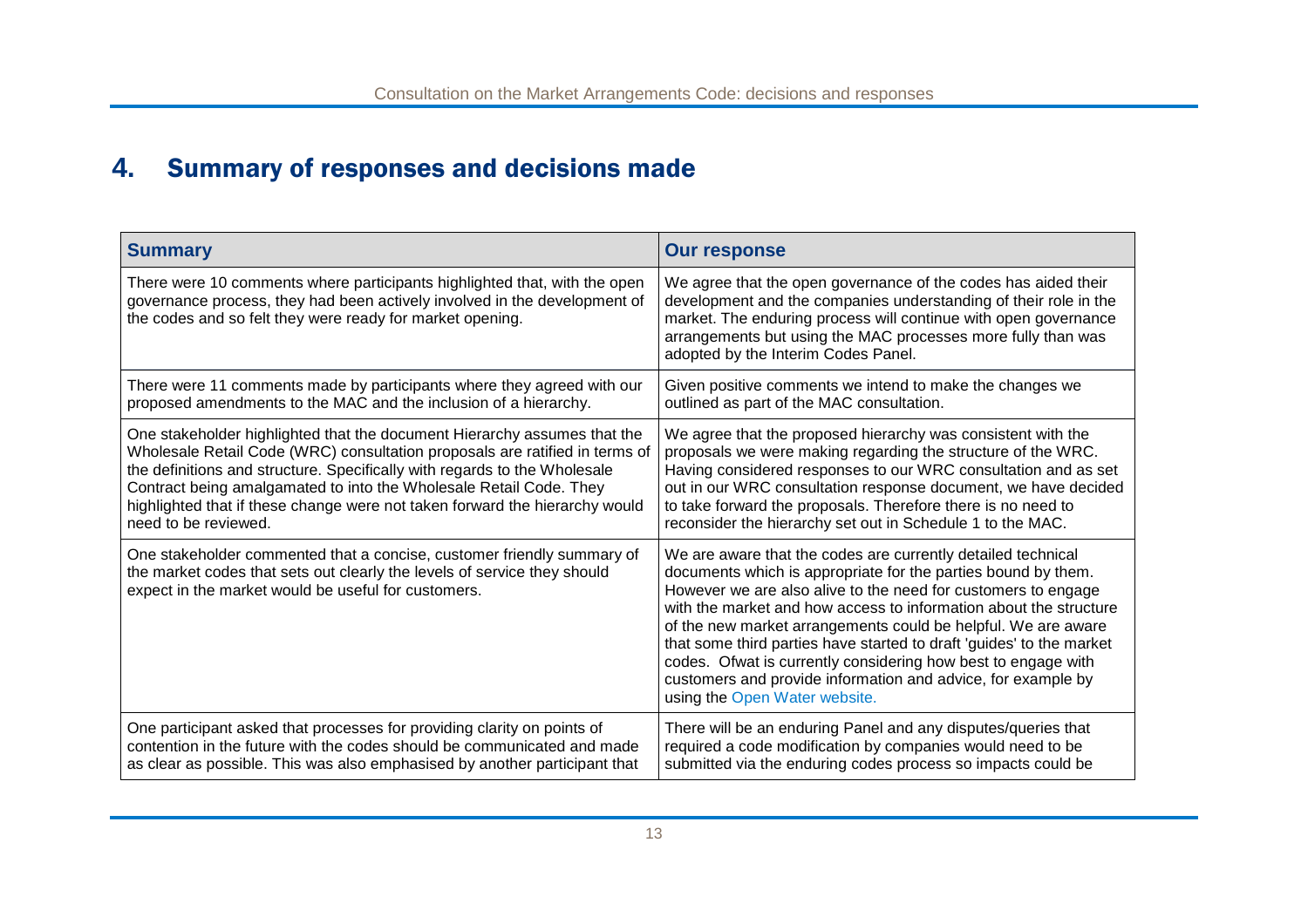| would like further clarity on the enduring panel and how this will operate the<br>enduring change process.                                                                                                                                                    | assessed. The operational processes to be followed by the<br>enduring panel within the provisions of the MAC e.g. the amount of<br>information to be provided to stakeholders as part of any<br>consultation run by the Panel, will be established following the<br>appointment of the new Panel. In addition, as Ofwat makes the<br>ultimate decision on code changes, we may also consult relevant<br>stakeholders before making our decision.                                                                                                                                                                                                                                                                                                                 |
|---------------------------------------------------------------------------------------------------------------------------------------------------------------------------------------------------------------------------------------------------------------|------------------------------------------------------------------------------------------------------------------------------------------------------------------------------------------------------------------------------------------------------------------------------------------------------------------------------------------------------------------------------------------------------------------------------------------------------------------------------------------------------------------------------------------------------------------------------------------------------------------------------------------------------------------------------------------------------------------------------------------------------------------|
| One stakeholder commented that a review of the codes concluding 18<br>months after market opening would be useful to improve efficiency and<br>simplify the codes. It also suggested that a requirement for periodic strategic<br>code reviews be introduced. | We note that, under the WIA91, we are may review statutory codes<br>and issue revised codes. We agree that a periodic review of the<br>MAC may also be beneficial, but we are not proposing a timeframe<br>at this stage.                                                                                                                                                                                                                                                                                                                                                                                                                                                                                                                                        |
| One stakeholder commented that it would be beneficial for Ofwat to set out<br>under what criteria changes will be considered urgent and minor given that<br>these types of changes will not involve the enduring Panel.                                       | We note that "urgency" can be considered both by the Panel in<br>deciding the process to follow in progressing a code change<br>proposal and in the context of minor and urgent changes to the<br>WRC under the Water Industry Act 1991. As regards the latter, we<br>are aware that a consequence of Ofwat deciding that a WRC<br>change is minor or urgent is a lack of consultation and this is likely<br>to influence how we consider urgency i.e. the change would require<br>to be so urgent that the Panel and wider consultation could not be<br>undertaken. Once we have experience of code changes after<br>market opening, we may be in a position to provide criteria for<br>urgency but we do not propose to do so in advance of market<br>opening. |
| One stakeholder suggested that we create a single searchable PDF version<br>of all the market codes.                                                                                                                                                          | To ensure consistency with the development of the codes they<br>have been left in the structure market participants recognise from<br>the Open Water Programme. However, making the codes more<br>user friendly could be something considered in the future possibly<br>by using web versions for example.                                                                                                                                                                                                                                                                                                                                                                                                                                                       |
| Two stakeholders raised that there needs to be a formal process to appoint<br>the market operator and this should be periodically re-approved based on a<br>tendering process.                                                                                | Given concerns expressed by stakeholders during the Open Water<br>Programme regarding the procurement law implications for a<br>market operator if Ofwat was involved in the MO appointment,                                                                                                                                                                                                                                                                                                                                                                                                                                                                                                                                                                     |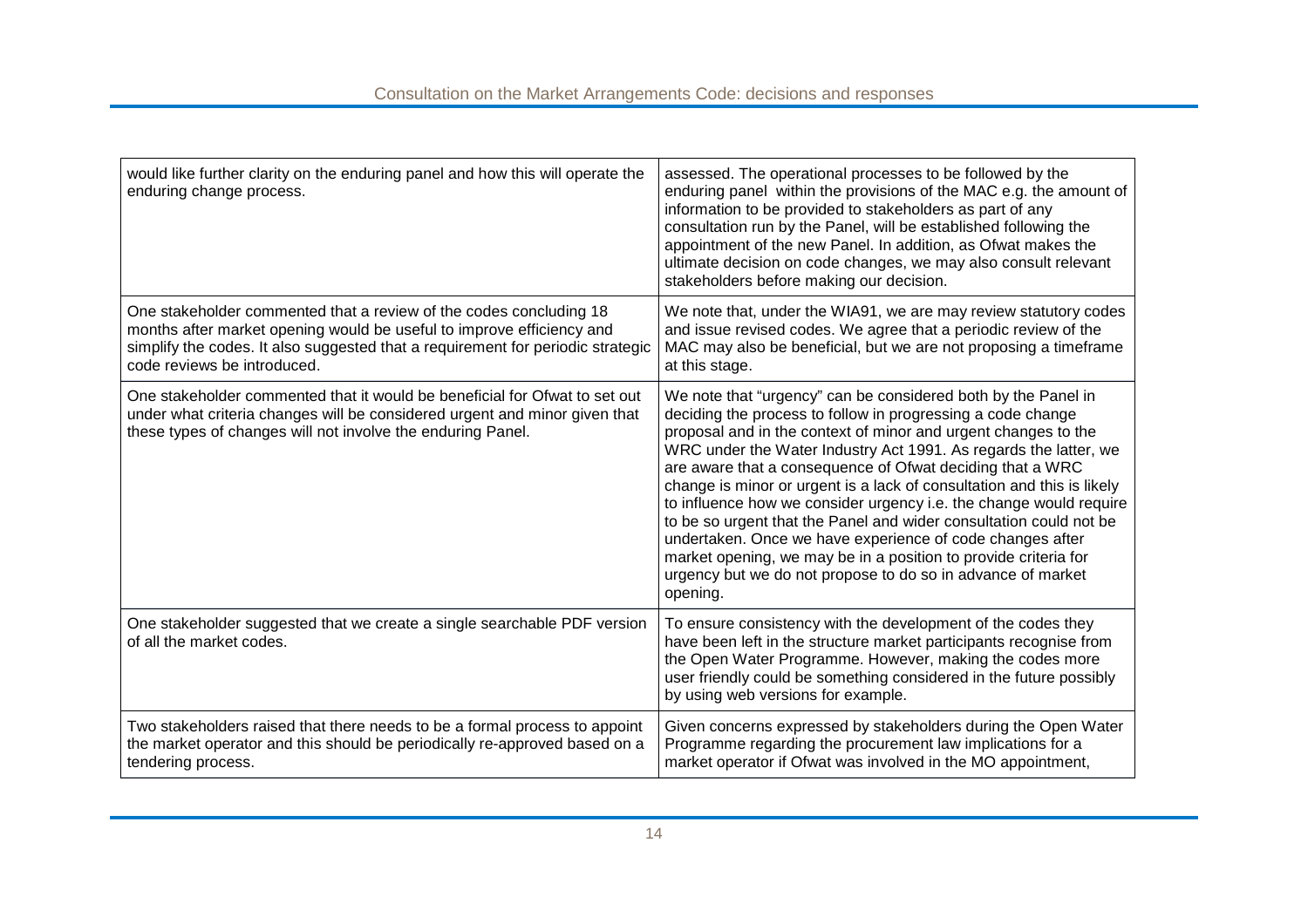| Ofwat has regarded the process for the appointment of the MO to<br>be a matter for market participants who are subject to the MAC<br>Condition. If procurement law or market participants' internal<br>procurement protocols require a tendering process for the<br>appointment or re-appointment of an MO, Ofwat has no objection<br>to participants choosing to use such a process. Ofwat's concern is<br>to ensure that there is at all times an appropriately constituted body<br>appointed by wholesalers and retailers which can perform the role<br>of the MO under the MAC and WRC.<br>We understand from Market Operator Services Limited ("MOSL")<br>that market participants took part in a process to appoint MOSL as<br>the MO on 15 December 2016. Ofwat is in the process of writing to<br>market participants to seek their confirmation of this appointment<br>for the purposes of ensuring compliance by Appointees and WSSL<br>holders with the MAC Condition and the MAC. |
|-----------------------------------------------------------------------------------------------------------------------------------------------------------------------------------------------------------------------------------------------------------------------------------------------------------------------------------------------------------------------------------------------------------------------------------------------------------------------------------------------------------------------------------------------------------------------------------------------------------------------------------------------------------------------------------------------------------------------------------------------------------------------------------------------------------------------------------------------------------------------------------------------------------------------------------------------------------------------------------------------|
| It will now be for market participants to ensure that their selected<br>MO is compliant with and can fulfil the functions of the MO under<br>the MAC and the WRC.                                                                                                                                                                                                                                                                                                                                                                                                                                                                                                                                                                                                                                                                                                                                                                                                                             |
| Where a company has appointed a market operator it will be<br>subject to the funding and budgetary arrangements that that<br>operator has in place as part of its role of performing the duty and<br>functions of a market operator as set out in the MAC and the WRC.                                                                                                                                                                                                                                                                                                                                                                                                                                                                                                                                                                                                                                                                                                                        |
| We understand from MOSL that its operational budget for 2017 has<br>been approved in accordance with its own governance<br>arrangements.                                                                                                                                                                                                                                                                                                                                                                                                                                                                                                                                                                                                                                                                                                                                                                                                                                                      |
| This is one of the areas where Ofwat identified that there may be a<br>need to align the first budget approval with the process followed<br>rather than the process set out in the MAC (see section 5 below).                                                                                                                                                                                                                                                                                                                                                                                                                                                                                                                                                                                                                                                                                                                                                                                 |
|                                                                                                                                                                                                                                                                                                                                                                                                                                                                                                                                                                                                                                                                                                                                                                                                                                                                                                                                                                                               |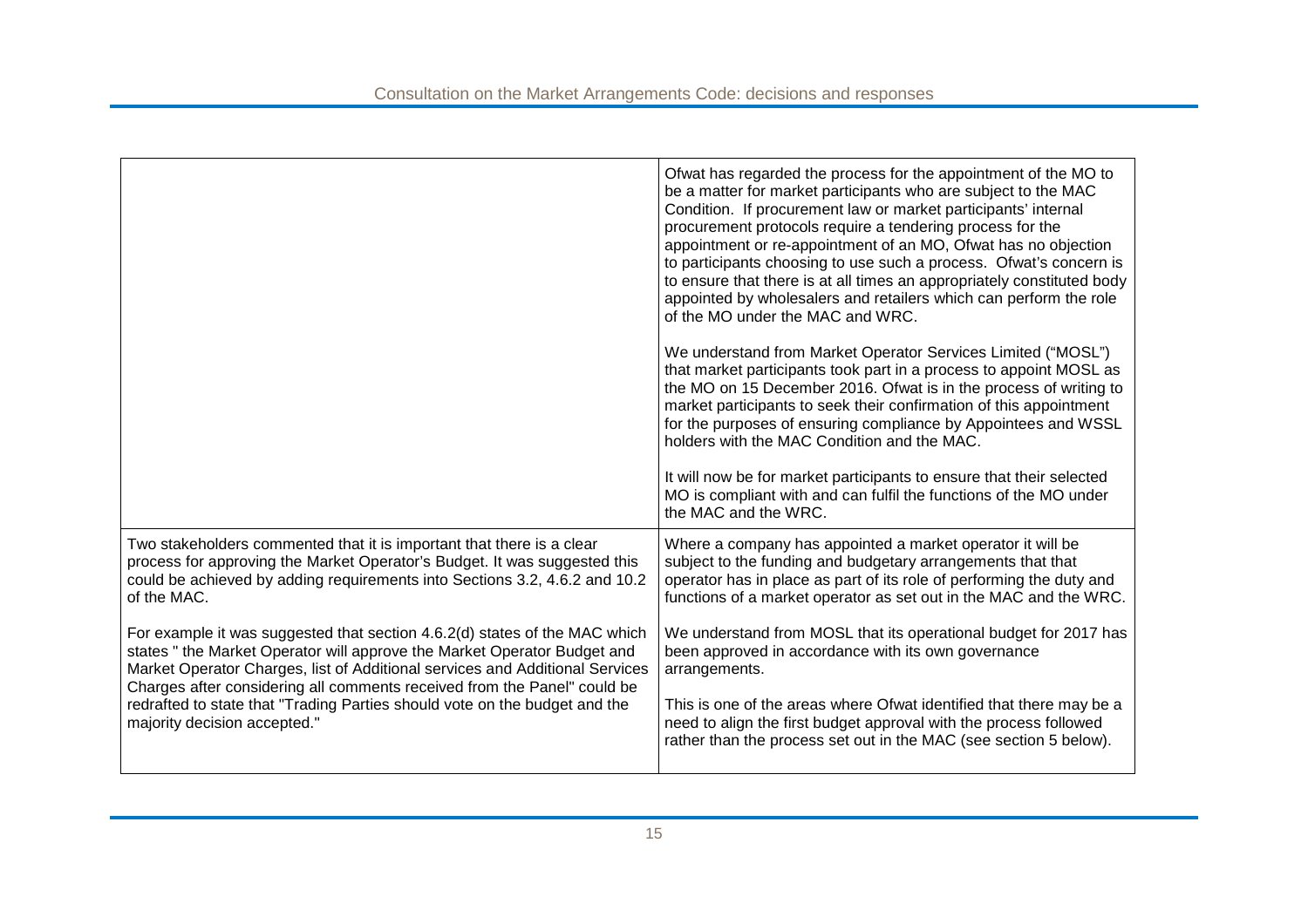|                                                                                                                                                                                                                                                                                                                                                                                                                                                                     | As regards future budget approvals, we support market participants<br>learning lessons from the initial processes and proposing<br>improvements through the MAC change proposal process. We<br>consider that there would be time for such improvements to be<br>made via the code change process in advance of the next budget<br>approval process and that such proposals would benefit from<br>consultation. Therefore, we do not consider it necessary to make<br>further modifications in advance of market opening.                                                                                                                                                                                                                                                                                                                                                                                                                                                                                                                                                                                                                                                                                           |
|---------------------------------------------------------------------------------------------------------------------------------------------------------------------------------------------------------------------------------------------------------------------------------------------------------------------------------------------------------------------------------------------------------------------------------------------------------------------|--------------------------------------------------------------------------------------------------------------------------------------------------------------------------------------------------------------------------------------------------------------------------------------------------------------------------------------------------------------------------------------------------------------------------------------------------------------------------------------------------------------------------------------------------------------------------------------------------------------------------------------------------------------------------------------------------------------------------------------------------------------------------------------------------------------------------------------------------------------------------------------------------------------------------------------------------------------------------------------------------------------------------------------------------------------------------------------------------------------------------------------------------------------------------------------------------------------------|
| One stakeholder highlighted that the voting majority at the Panel should be<br>reviewed, in order to avoid a situation where a significant decision on a<br>Code change proposal, largely approved by Panel members, is not passed<br>due to the vote of one single member. They suggested that one possible<br>solution would be to specify that the qualifying majority described in<br>paragraph 5.10.2 should be set at the number of attendees, minus two (2). | We note that the development of the constitution of the Panel has<br>been widely consulted upon throughout the Open Water<br>Programme and that the threshold for a change proposal to be<br>recommended to Ofwat is high. However, we are also aware that<br>Ofwat could make a change to the codes even if that change was<br>not recommended by the Panel and so the qualified majority voting<br>does not necessarily prevent a change being made. If Ofwat chose<br>to make a change in the absence of a Panel recommendation of<br>that change and market participants objected to Ofwat's decision,<br>we anticipate that they would be able to appeal to the Competition<br>and Markets Authority.<br>Nevertheless we intend to monitor how the Panel arrangements<br>operate in the enduring market. If we or any market participants<br>considered that proposals were routinely not being recommended<br>when there was only one dissenting member, a change proposal<br>could be made. In addition we could look to refine the constitution<br>of the Panel to reflect better the structure of the market e.g. to<br>reflect the extent of retail exit which has not involved associated<br>licensees. |
| One stakeholder suggested that at the moment, whatever change is<br>proposed by the Regulator, cannot be appealed. It was suggested that as<br>would be expected in other areas of markets there should be the option to<br>appeal to the CMA any change.                                                                                                                                                                                                           | We note that, as the MAC does not bind the CMA, it is not an<br>appropriate place to insert a right of appeal. Defra has consulted<br>and published a response document on draft regulations pursuant<br>to which an appeal to the CMA would be available in respect of<br>Ofwat's decisions to amend the MAC and/or the WRC.                                                                                                                                                                                                                                                                                                                                                                                                                                                                                                                                                                                                                                                                                                                                                                                                                                                                                      |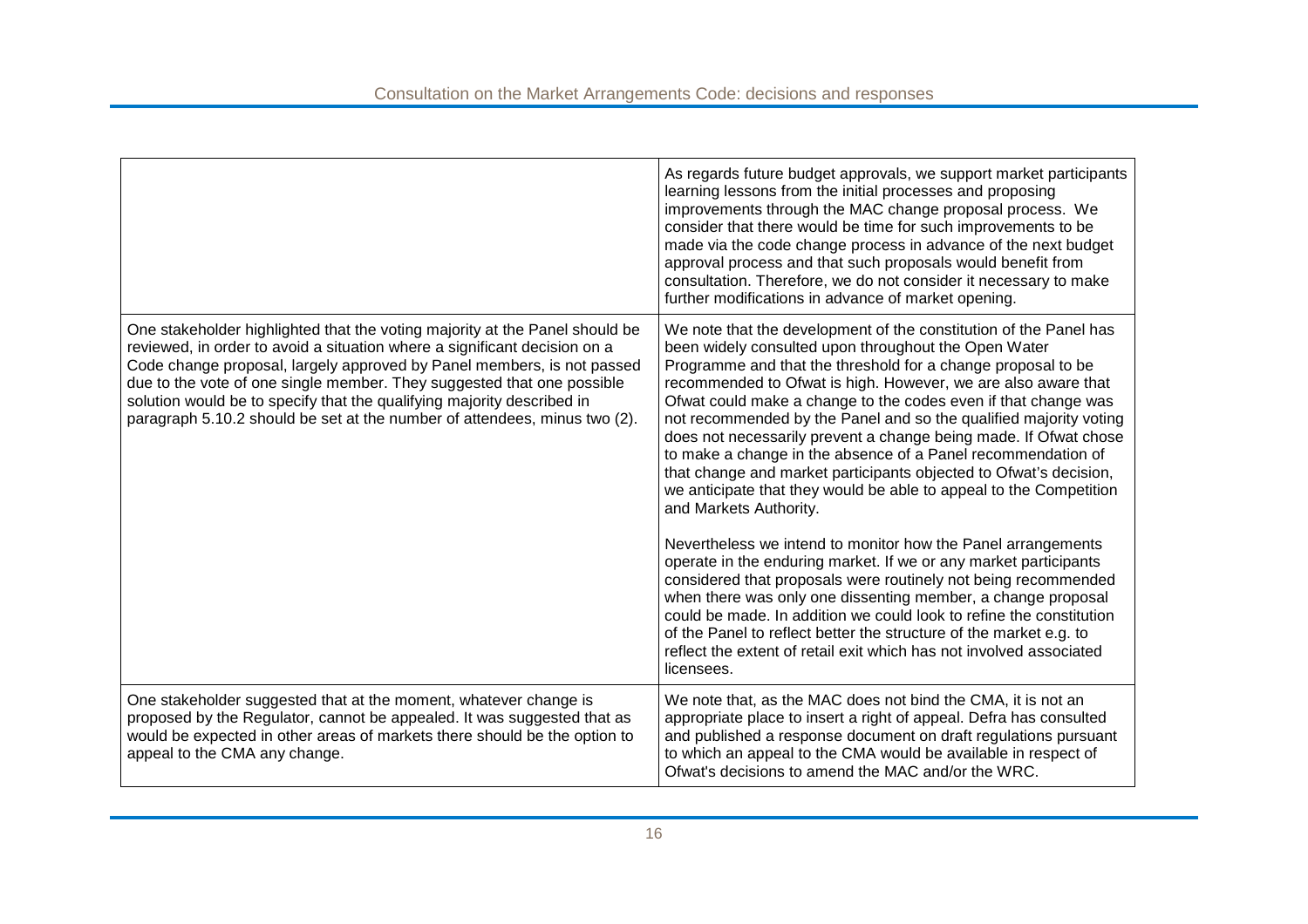| A new paragraph should be included that states:                                                                                                                                                                                                                                                                                                                                                                                                                                                                                                                                                                                                                                                                                              | The regulations have now been published.                                                                                                                                                                                                                                                                                                                                                                                                                                                                                                                                                                                                                                                                                                                                                                      |
|----------------------------------------------------------------------------------------------------------------------------------------------------------------------------------------------------------------------------------------------------------------------------------------------------------------------------------------------------------------------------------------------------------------------------------------------------------------------------------------------------------------------------------------------------------------------------------------------------------------------------------------------------------------------------------------------------------------------------------------------|---------------------------------------------------------------------------------------------------------------------------------------------------------------------------------------------------------------------------------------------------------------------------------------------------------------------------------------------------------------------------------------------------------------------------------------------------------------------------------------------------------------------------------------------------------------------------------------------------------------------------------------------------------------------------------------------------------------------------------------------------------------------------------------------------------------|
| "If a trading party disputes a code change, except minor or urgent changes,<br>then it may submit it an appeal against the code change to the CMA. This<br>must be submitted within 20 working days from the day the proposed<br>change was consented"                                                                                                                                                                                                                                                                                                                                                                                                                                                                                       |                                                                                                                                                                                                                                                                                                                                                                                                                                                                                                                                                                                                                                                                                                                                                                                                               |
| One stakeholder suggested that within the Market Operator Conduct<br>(Section 10.9) of the MAC there should be a vetting process and outline as<br>to what the audit of the market operator should look like. They suggested<br>the section should be updated to read:<br>"An audit of the market and Market Operator should be conducted on a<br>regular basis. The scope of the audit should be agreed by the Trading<br>Parties".                                                                                                                                                                                                                                                                                                         | Ofwat is currently satisfied with the governance arrangements in<br>place in the MAC to ensure that the market operator performs its<br>duties as required by the market codes. This does not prevent<br>market participants agreeing other performance benchmarks as<br>part of the MO's own governance arrangements and any other<br>arrangements in place between market participants and the MO,<br>although these may affect the costs of the MO and therefore its<br>budget.<br>If in the future the ability of the market operator was called into<br>question or if participants felt that there was a significant risk as a<br>result of the current arrangements they may put forward a change<br>request through the code change process to propose more<br>stringent measures to be put in place. |
| One stakeholder raised an issue with regards to the timing of a code<br>change, the implementation of the change in the CMOS system and how<br>companies may therefore not be able to comply with a change until that<br>change has been implemented in the CMOS system.<br>Specifically they felt that Section 7.2.9 should be amended to ensure that a<br>pragmatic approach to implementation is achieved, where an obligation is<br>placed on the Market Operator to effect an efficient and expedient<br>implementation. They suggested that a practical implementation timetable<br>should be made for each change and then the Market Operator is required<br>to deliver the change in line with the agreed implementation timetable. | We feel a change is not necessary, we believe the current drafting<br>is sufficient and considers the necessary processes that would<br>need to occur to implement changes.<br>We note that for WRC changes, these become "Approved<br>Changes", which become subject to CSD0501 under the WRC.                                                                                                                                                                                                                                                                                                                                                                                                                                                                                                               |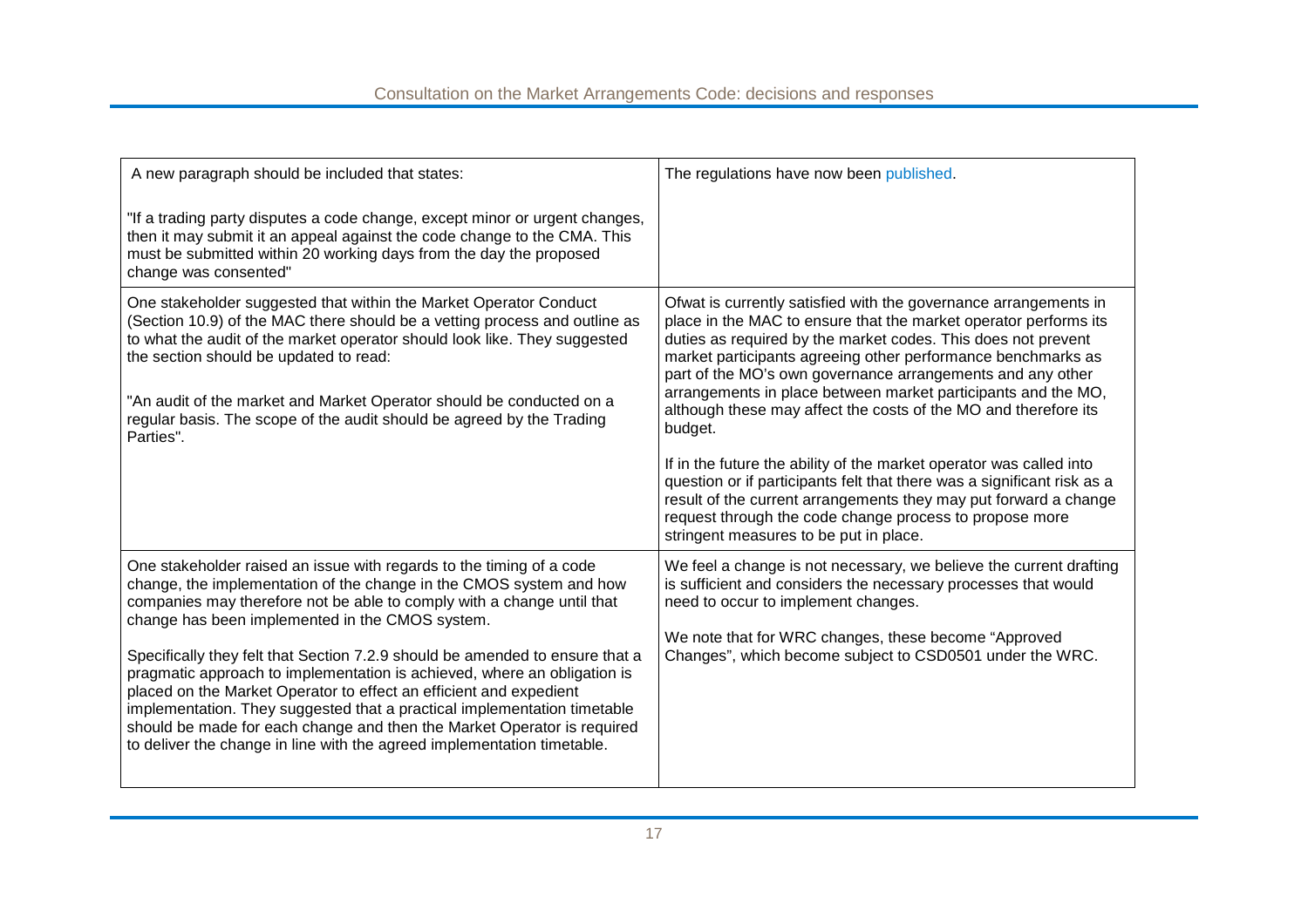| The implications of such changes is that if a change to the code is made but<br>the CMOS system is not yet updated, participants may not be able to<br>comply with the obligation in the code.                                                                                          |  |
|-----------------------------------------------------------------------------------------------------------------------------------------------------------------------------------------------------------------------------------------------------------------------------------------|--|
| They suggested that;                                                                                                                                                                                                                                                                    |  |
| 1 - clause 6.3.5 (e) (I) should be amended to ensure a practical<br>Implementation Timetable for any recommended changes and specifically<br>one that recognises the requirements of CSD0501. Such as:                                                                                  |  |
| "The Market Operator shall implement any Market Arrangements Code<br>Approved Change, including any resultant amendments required to the<br>Central Systems in an efficient and coordinated manner with due regard for<br>the changes required to Trading Parties systems and CSD0501." |  |
| 2 - a change to Clause 7.2.9 to include a recognition that the implementation<br>of changes will be aligned to CSD0501. Such as:                                                                                                                                                        |  |
| "the time and date on which the Panel believes the Change Proposal or<br>Charging Change Proposal could be implemented with due regard for the<br>changes required to Trading Party systems and CSD0501; and"                                                                           |  |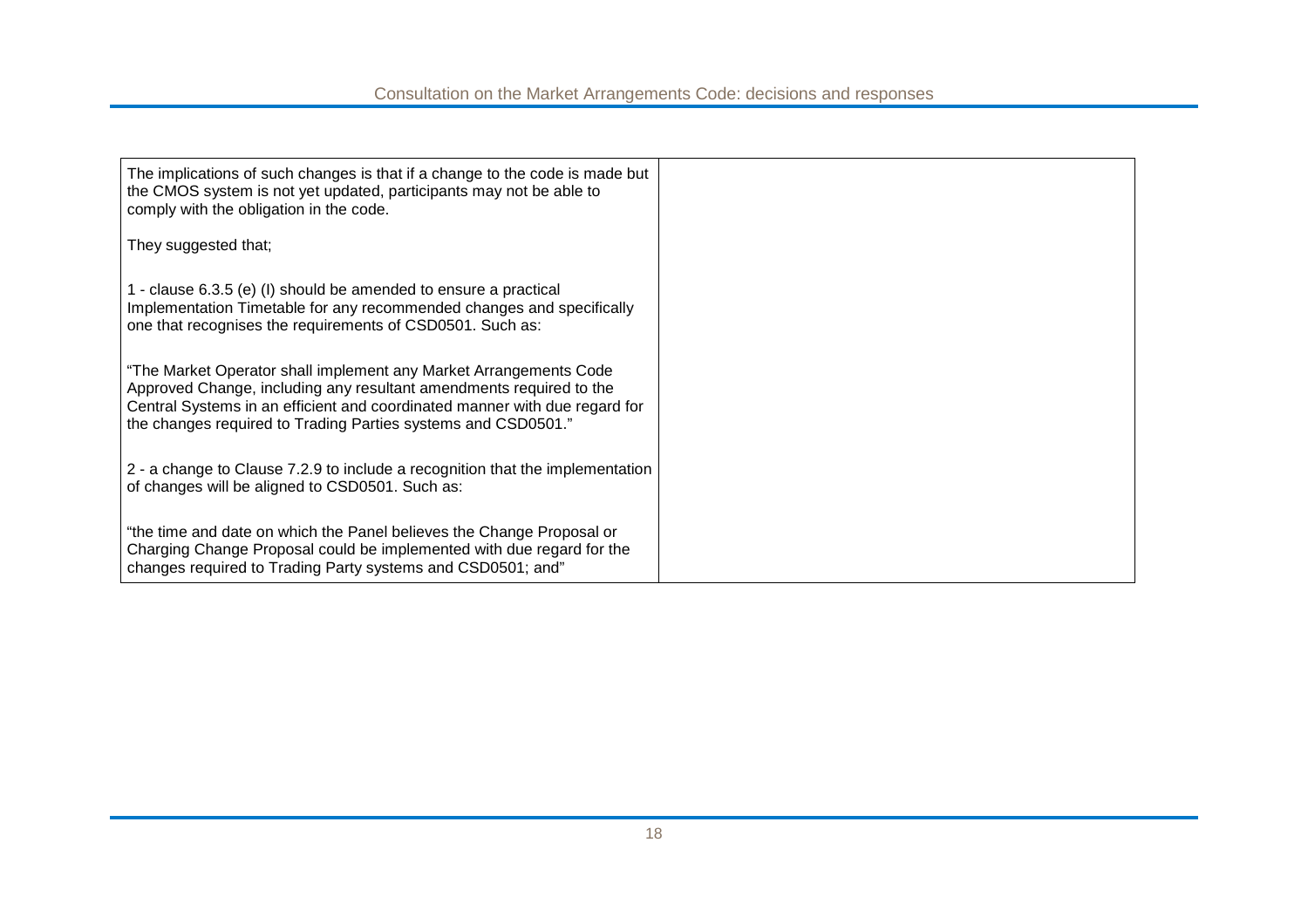#### **5.** Issues and drafting amendments identified as a result of Ofwat's quality check of codes

In parallel with our consultation on the MAC, we conducted our own quality and consistency check of the MAC. This uncovered some non-material drafting issues which we have decided to correct for market opening. Such changes fall into two categories:

- $\Box$  Changes necessary to deal with the transition to the enduring governance arrangements on which there has already been stakeholder engagement and/or publication of information;
- □ Changes to Schedule 8 as a consequence of our Derogations Consultation; and
- $\Box$  Housekeeping changes where we have noticed typographical errors, capitalised terms that were not defined in the MAC (most were defined in the WRC and therefore the intended meaning was clear) or cross referencing errors or omissions.

These changes are summarised in the table below, together with the reason for the change.

| <b>MAC</b><br><b>Section</b>          | <b>Change made</b>                                                                                                           | <b>Reason for change</b>                                                                                                                                                                                                                                                                                                                |
|---------------------------------------|------------------------------------------------------------------------------------------------------------------------------|-----------------------------------------------------------------------------------------------------------------------------------------------------------------------------------------------------------------------------------------------------------------------------------------------------------------------------------------|
| Introduction                          | and loAs.                                                                                                                    | Completion of cross references to the MAC Condition in WSSLs   We consider it clear that the cross references were always intended to be<br>inserted in advance of market opening and the MAC condition itself was<br>widely consulted upon before being included in the WSSL standard<br>conditions and modification notices for loAs. |
| 1.1.1 and use<br>of Effective<br>Date | Replace all uses of "Effective Date" throughout main body of the<br>MAC and Schedule 1 to the MAC with "Go Live Date". Leave | It was clear from the drafting note at the definition of "Effective Date" that<br>this was intended to reflect the date that the WRC was also effective ie Go<br>Live Date. The Secretary of State will decide when the market will open                                                                                                |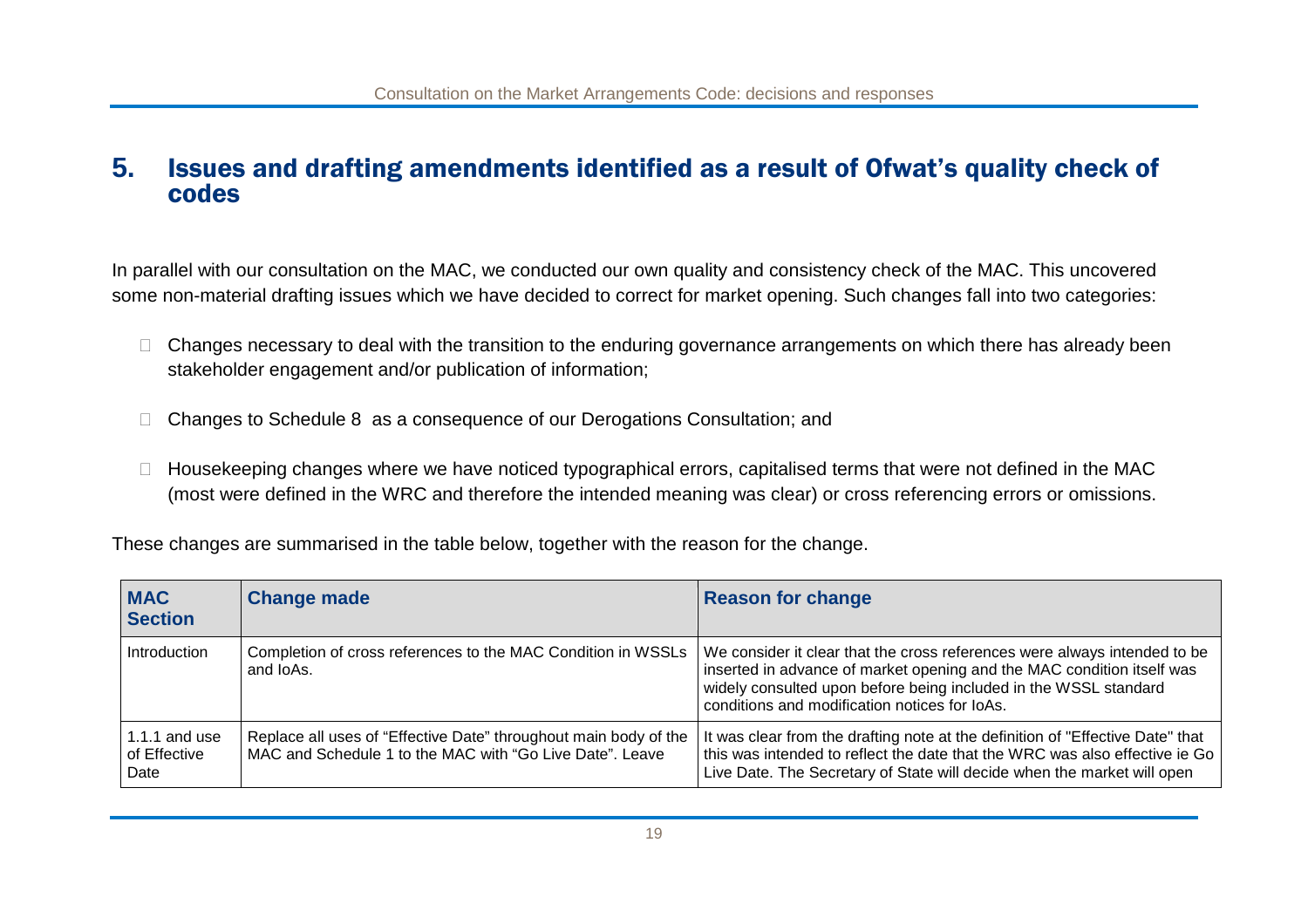|                       | Effective Date as defined in the Framework Agreement at<br>Schedule 2.                                                                                                                                                                                                                                                                                                                                                                                                                                                  | which is currently anticipated to be the 1 April 2017 and the definition of<br>"Go-Live Date" incorporates this date, consequently we consider it<br>appropriate to use this term throughout the MAC.                                                                                                                                                                                                                                                                                                                                                                                                                                                                                                                                                                                           |
|-----------------------|-------------------------------------------------------------------------------------------------------------------------------------------------------------------------------------------------------------------------------------------------------------------------------------------------------------------------------------------------------------------------------------------------------------------------------------------------------------------------------------------------------------------------|-------------------------------------------------------------------------------------------------------------------------------------------------------------------------------------------------------------------------------------------------------------------------------------------------------------------------------------------------------------------------------------------------------------------------------------------------------------------------------------------------------------------------------------------------------------------------------------------------------------------------------------------------------------------------------------------------------------------------------------------------------------------------------------------------|
| 3.1.1(c)              | Replace "as set out in" with "as modified by the provisions of"                                                                                                                                                                                                                                                                                                                                                                                                                                                         | A consequence of restructuring Schedule 8 following the derogations<br>consultation it is clear that obligations as anticipated by the original<br>drafting are not set out in Schedule 8 but may have been modified by the<br>provisions in schedule 8.                                                                                                                                                                                                                                                                                                                                                                                                                                                                                                                                        |
| 4.4.3                 | Amend text in 4.4.3 "The first Board shall be that which was<br>appointed in accordance with the governance processes of the<br>Market Operator. The first Board Nomination Meeting shall be<br>held within 6 months of the Go Live date."                                                                                                                                                                                                                                                                              | MOSL as the appointed MO already has a Board in place and plans to<br>align the Board with the provisions of the MAC as soon as practicable<br>after market opening. A time limit of 6 months post Go Live has been<br>added.                                                                                                                                                                                                                                                                                                                                                                                                                                                                                                                                                                   |
| 5.1.2                 | New paragraph inserted as follows: "Notwithstanding any other<br>provision of this Section 5, the Trading Parties agree and<br>acknowledge that, at the Go-Live Date, the first Associated<br>Retailer Panel Members, Unassociated Retailer Panel Members<br>and Wholesaler Panel Members have been appointed in<br>accordance with a process determined by the Authority The<br>terms of appointment of Panel Members appointed pursuant to<br>this Section 5.1.2 shall be for two (2) years from the Go-Live<br>Date. | The drafting of the MAC anticipated that the MAC may be effective before<br>industry governance arrangements came into effect. Now that the MAC<br>and the industry governance arrangements come into effect at market<br>opening, it is necessary for the preparation for the governance<br>arrangements to commence in advance of market opening. Ofwat has<br>been following a transparent process for Panel elections, following a<br>process which is substantially similar to that in the MAC. This is the<br>process determined by the Authority for this purpose and therefore we<br>consider it appropriate that this is acknowledged in the MAC. We consider<br>this to be a housekeeping matter since the process that was followed was<br>advised to and supported by participants. |
| 5.6.2                 | Deletion of reference to the first Panel Nomination Meeting and<br>insertion of "following the Go Live Date" as the reference date.                                                                                                                                                                                                                                                                                                                                                                                     | As the first Panel nominations are being conducted by Ofwat, this is a<br>consequential change from 5.1.2 above. The MAC provisions will apply<br>from market opening. We consider this to be a housekeeping matter.                                                                                                                                                                                                                                                                                                                                                                                                                                                                                                                                                                            |
| 7.2.8                 | Typographical error in spelling of "decides" corrected.                                                                                                                                                                                                                                                                                                                                                                                                                                                                 | Housekeeping amendment.                                                                                                                                                                                                                                                                                                                                                                                                                                                                                                                                                                                                                                                                                                                                                                         |
| 10.1.3 and<br>10.2.10 | Insertion of the following new paragraph 10.2.10 (and reference<br>to it in new 10.1.3) in relation to the initial budgetary process for<br>the Market Operator:                                                                                                                                                                                                                                                                                                                                                        | The MAC drafting anticipated there being a Market Operator prior to their<br>budget being approved and also the Panel being in place to be consulted<br>about the budget. As the transitional arrangements on which there has                                                                                                                                                                                                                                                                                                                                                                                                                                                                                                                                                                   |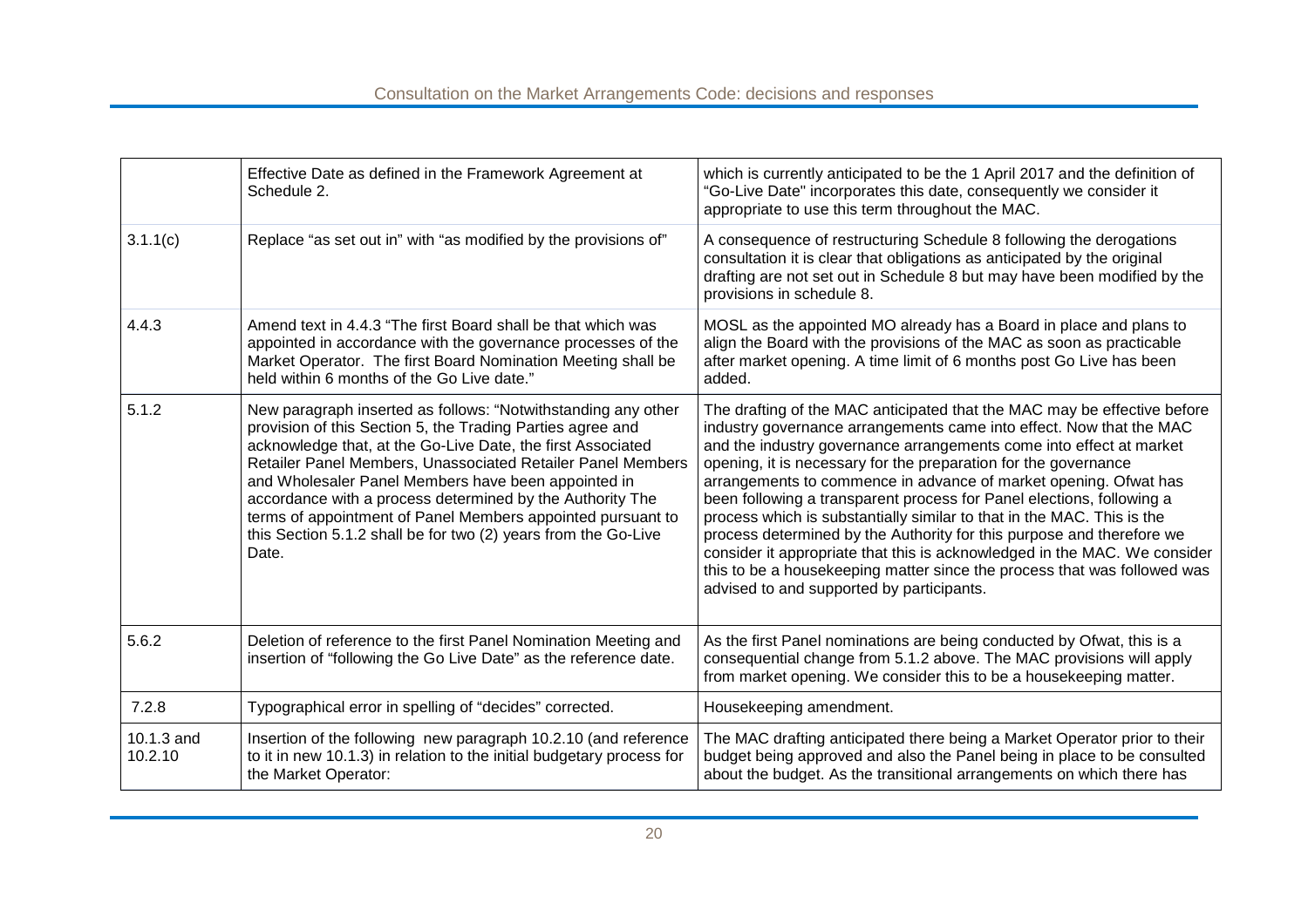|                                                                 | "Sections 10.2.1 to 10.2.9 above are without prejudice to the<br>initial budgetary process for the Market Operator, which the<br>Trading Parties acknowledge and agree has been carried out in<br>accordance with the governance processes of the Market<br>Operator". | been wide communication and engagement involve all arrangements<br>taking effect at market opening, we consider it appropriate that an<br>alternative first budgetary process be followed.<br>In this case we are aware that a process was followed by MOSL on the<br>15th December.                                                                                       |
|-----------------------------------------------------------------|------------------------------------------------------------------------------------------------------------------------------------------------------------------------------------------------------------------------------------------------------------------------|----------------------------------------------------------------------------------------------------------------------------------------------------------------------------------------------------------------------------------------------------------------------------------------------------------------------------------------------------------------------------|
| 10.5.1(c)                                                       | Delete "and" and all of (c). Insert "and" after text in (a). Delete<br>"and 10.5.1(c)" in final sentence and insert "and" after 10.5.1(a)                                                                                                                              | Deleted text refers to Transitional Charges which were deleted following<br>ICP change proposal 007 which was approved on 13 October 2016. This<br>change proposal removed references to transitional charging as<br>unnecessary. We consider that these deletions are consequential on this<br>earlier MAC change and therefore are housekeeping amendments.              |
| 13 Termination<br>of the Market<br>Arrangements<br>Code         | This text of this clause has been deleted and has been replaced<br>with "not used". Consequential amendments made to 1.1.1(g)<br>and 3.2.3                                                                                                                             | As a code required by the MAC condition in Appointments and WSSLs it<br>is inappropriate for it to terminate while that condition remains in effect.<br>Having decided that the MAC is subsidiary to the WSSLs and<br>Appointments in the legal hierarchy on which we consulted in the MAC<br>Consultation, it is appropriate that this inconsistent provision is deleted. |
| Schedule 1<br>definition of<br>Board<br><b>Indicated Date</b>   | Definition deleted.                                                                                                                                                                                                                                                    | MOSL as the appointed MO has a Board in place and is not following the<br>process set out in the MAC which uses this term. We consider this to be a<br>housekeeping matter as a consequence of the change to 4.4.3 above.                                                                                                                                                  |
| Schedule 1<br>definition of<br><b>Effective Date</b>            | Definition deleted.                                                                                                                                                                                                                                                    | The effective date of the MAC is the Go Live date and as such there is no<br>need for an additional term to Go Live Date. We consider this to be a<br>housekeeping matter.                                                                                                                                                                                                 |
| Schedule 1,<br>definition of<br><b>Nominations</b><br>Committee | The definition of Nominations Committee has been amended as<br>follows:<br>"The meaning given in the Articles of Association of the Market<br>Operator from time to time."                                                                                             | This definition has been updated to refer to the Market Operator's Articles<br>rather than a cross reference to a specific article. We consider this to be a<br>housekeeping matter.                                                                                                                                                                                       |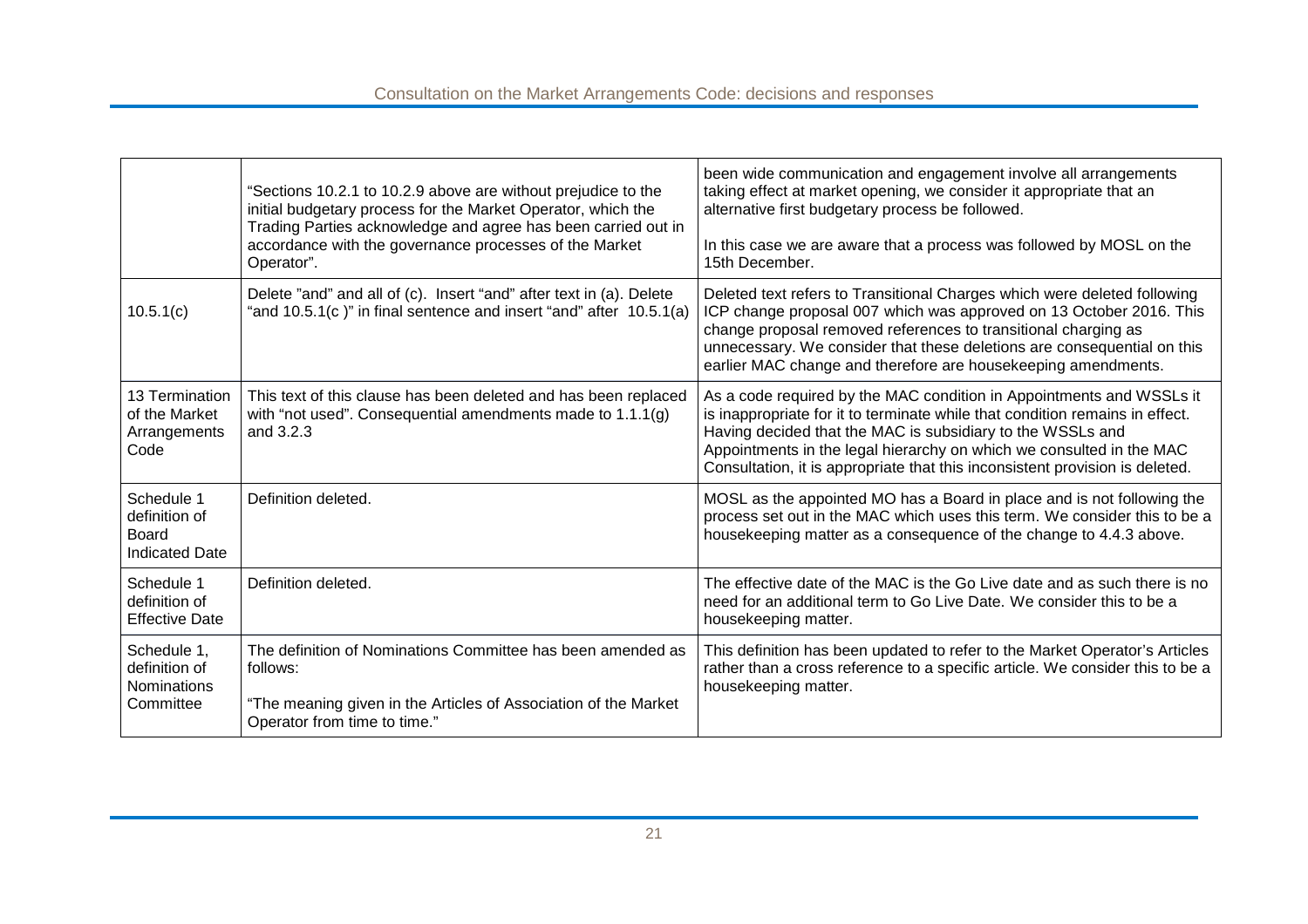| Schedule 1,<br>definition of<br>Panel Indicated<br>Date                | Definition deleted.                                                                                                                                                                                                          | Definition is no longer used given changes to first Panel election process<br>since the MAC was originally drafted and the fact that this term is not<br>used. We consider this to be a housekeeping matter.                                              |
|------------------------------------------------------------------------|------------------------------------------------------------------------------------------------------------------------------------------------------------------------------------------------------------------------------|-----------------------------------------------------------------------------------------------------------------------------------------------------------------------------------------------------------------------------------------------------------|
| Schedule 1,<br>definition of<br>Sewerage<br><b>Retail Services</b>     | New definition inserted as follows:,<br>"any or all of those services provided by a Licensee under an<br>authorisation of the type described in paragraph 1 of Schedule<br>2B to the Water Industry Act".                    | This capitalised term was used in other terms (such as the definition of<br>"Retail Services") but was not defined. We consider this to be a<br>housekeeping matter.                                                                                      |
| Schedule 1,<br>definition of<br>Sewerage<br>Retailer                   | New definition inserted as follows:<br>"a Licensee who provides Sewerage Retail Services".                                                                                                                                   | This capitalised term was used in other terms (such as the definition of<br>"Retailer") but was not defined. We consider this to be a housekeeping<br>matter.                                                                                             |
| Schedule 1,<br>definition of<br><b>Trading Party</b>                   | Square brackets removed and text "and that have satisfied the<br>Trading Conditions" retained.                                                                                                                               | We have removed the square brackets but feel the term continues to<br>provide clarity. We consider this to be a housekeeping matter.                                                                                                                      |
| Schedule 1,<br>definition of<br>Transitional<br>Charges                | Definition deleted.                                                                                                                                                                                                          | On 13 October 2016 a Change Proposal 007 was approved. This<br>removed references to transitional charging as unnecessary. We consider<br>that these deletions are consequential on this earlier MAC change and<br>therefore are housekeeping amendments. |
| Schedule 1,<br>definition of<br><b>Water Retail</b><br><b>Services</b> | New definition inserted as follows:<br>"any or all of those services provided by a Licensee under an<br>authorisation of the type described in paragraph 3 or paragraph<br>6 of Schedule 2A to the Water Industry Act 1991." | This capitalised term was used in other terms (such as the definition of<br>"Retail Services") but was not defined.                                                                                                                                       |
| Schedule 1,<br>definition of<br><b>Water Retailer</b>                  | New definition inserted as follows:<br>"a Licensee who provides Water Retail Services".                                                                                                                                      | This capitalised term was used in other terms (such as the definition of<br>"Retailer") but was not defined.                                                                                                                                              |
| Schedule 7,<br>Proposal<br>Forms                                       | The references to parts of the WRC have been updated.                                                                                                                                                                        | This is a consequence of the Authority's decision to re-structure the WRC<br>(as consulted upon in the WRC Consultation).                                                                                                                                 |